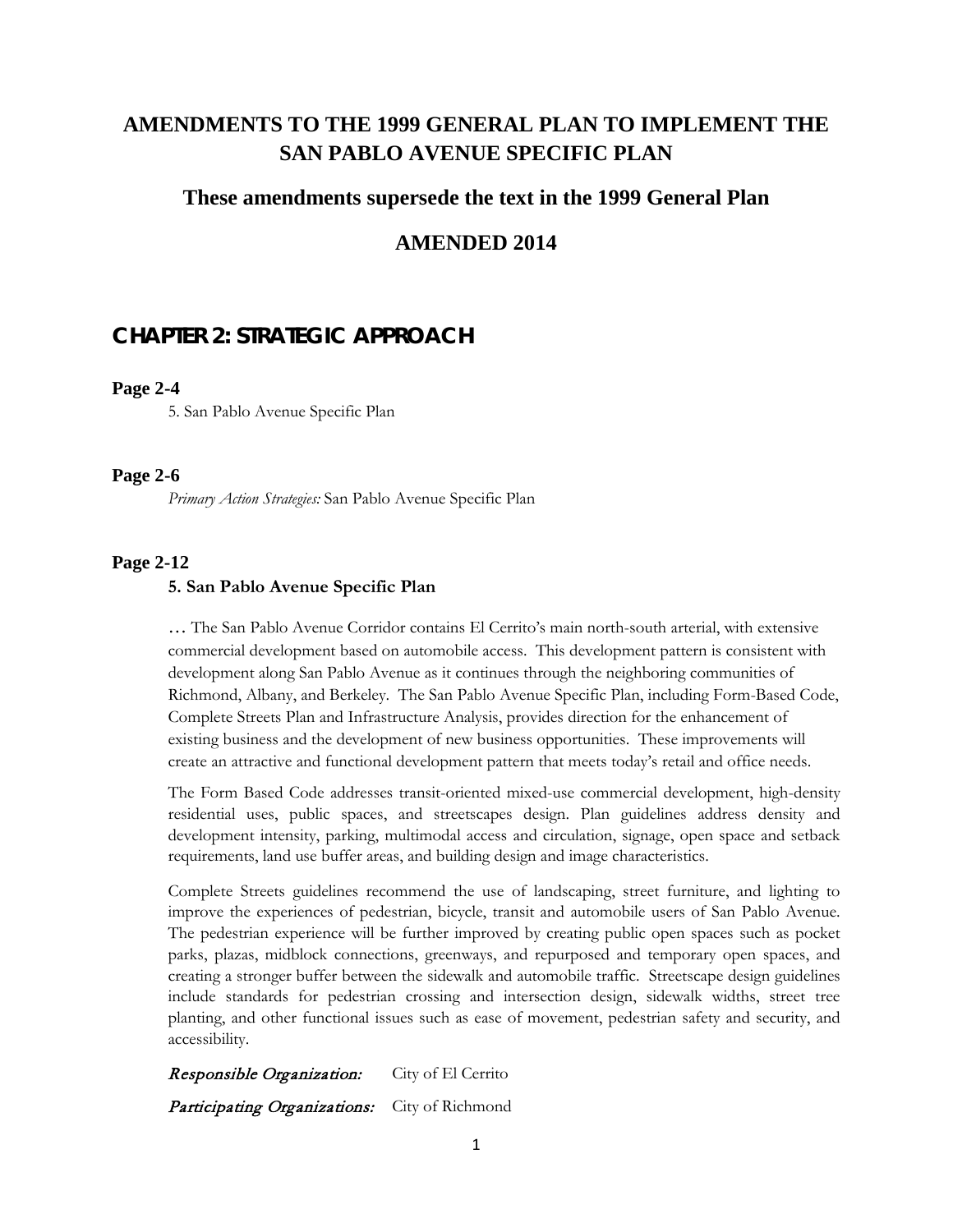Caltrans West Contra Costa Transportation Advisory Committee (WCCTAC) AC Transit

| Time Frame:                                          | Mid-Term (3-5 years)                                   |
|------------------------------------------------------|--------------------------------------------------------|
| <b>Potential Funding Sources:</b> City of El Cerrito | Caltrans<br>Various regional, State and federal grants |

## **CHAPTER 4: COMMUNITY DEVELOPMENT AND DESIGN**

#### **Page 4-4**

## *Growth Strategy*

This General Plan calls for a balanced growth strategy with emphasis on retail and office uses. In 1999, the Plan assumes that all commercial growth and most residential growth will take place within the San Pablo Avenue corridor. Specifically, the Plan assumes 189,350 square feet of additional retail space, 166,570 square feet of additional office space, and 775 new housing units. More specifically, in 2014, the development regulations of the San Pablo Specific Plan would result in a net new development capacity of 1706 new dwelling units and 243,112 square feet of new commercial space by the year 2040. The only development assumed to be outside the Specific Plan area are 90 housing units, which represent a combination of accessory units and infill of vacant lots.

#### **Page 4-6**

#### footnote to Table 4-1: Land Area by Type of Use,

*\*\*In 2014, the 174. San Pablo Avenue Specific Plan area in El Cerrito includes: 29.4 acres of Residential, 108.5 acres of Commercial, 5.2 acres of Mixed-Use, 12.2 acres of Public, 4.9 acres of Parks, 10.6 acres of Parking and 3.2 acres of vacant land. The Plan re-zones all parcels within the Plan area to Transit-Oriented Mixed-Use and includes reduced automobile parking standards and privately-owned public open space requirements.*

### **Page 4-12**

## *San Pablo Avenue Specific Plan Area*

The San Pablo Avenue Specific Plan articulates a vision for the future of San Pablo Avenue, identifies improvements, and adopts context-sensitive regulations that can be applied along its length and to adjacent areas. The Plan's Form-Based Code regulates land use and development standards based on Transect Zone, Transit-Oriented High-Intensity Mixed Use (TOHIMU) and Transit-Oriented Mid-Intensity Mixed-Use (TOMIMU), designed to encourage vertical and horizontal mixed-use. The TOHIMU zone emphasizes commercial uses on the ground floor with upper residential uses to activate the pedestrian right-of-way and cluster services near transit nodes. The TOMIMU zone allows for "flex" spaces on the bottom floors to accommodate ground floor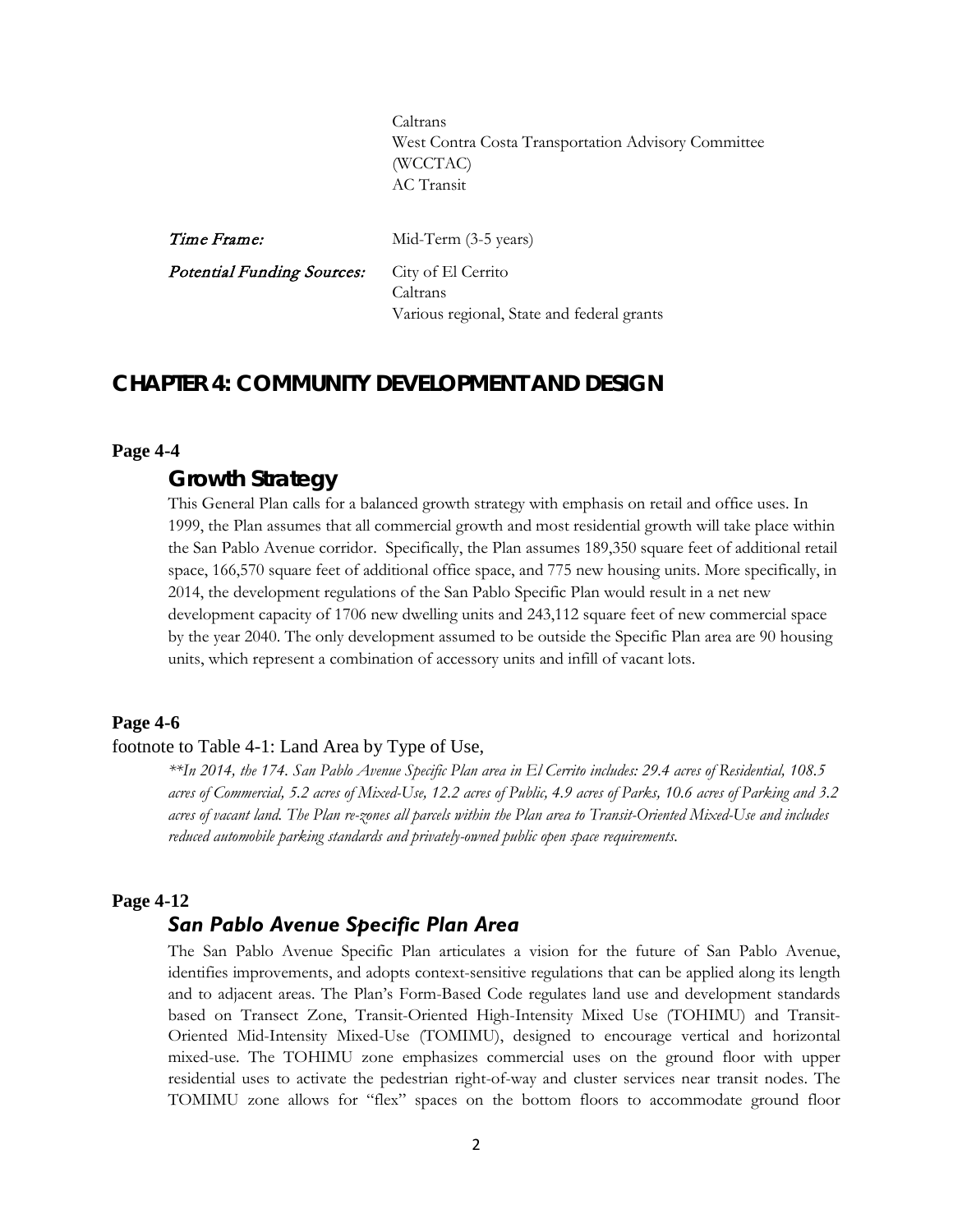commercial where needed, but emphasizing mid-intensity residential uses to increase housing along the transportation corridor to encourage walking, biking and public transit use.

## **Page 4-13**

# *Development Densities and Intensities*

The density and intensity ranges for the above land use categories are as shown on Table 4-2. Residential and mixed-use projects shall comply with both the floor-area ratio (FAR) requirements and the density requirements, except that the FAR for projects built pursuant to state-mandated density bonuses may be increased beyond the city's allowable limits if necessary to accommodate the increased density. Projects located within the San Pablo Avenue Specific Plan Area will not have to comply with FAR requirements, but will instead be regulated by form-based regulations including a maximum building height, ground floor and upper floor setbacks, and open space requirements. Projects consistent as an affordable housing project as defined by State law are eligible for a height increase.

## **Page 4-14**

For purposes of interpreting Table 4-2, the following definitions apply:

- Density is the number of permanent residential dwelling units per total net acre of land in the development site, except in the San Pablo Avenue Specific Plan Area where density is defined in terms of height.
- Floor area ratio (FAR) is the gross floor area, excluding the area devoted exclusively to parking, divided by the total net area of the development site.
- Incentives may include density bonuses, FAR bonuses, and other benefits that the City may grant in return for special benefits provided by the development project to the City; density and FAR bonuses may only be given pursuant to the criteria contained in the City's zoning or other land use regulations.

In order to convert density expressed in units per acre to density expressed in persons per acre, multiply by 2.32, the 1998 estimate by the California Department of Finance for the average number of persons per household in El Cerrito.

Space Intentionally Left Blank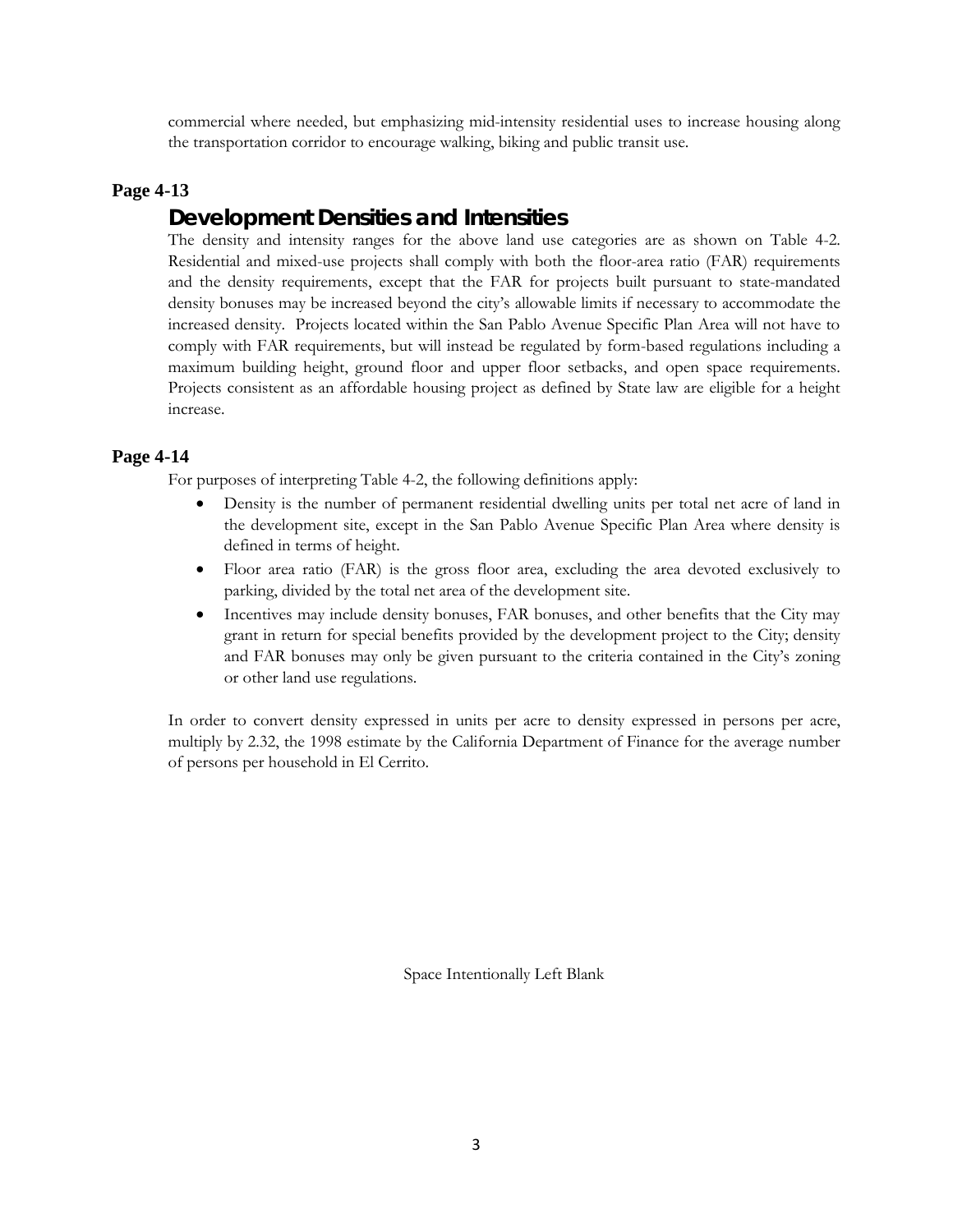#### **Table 4-2: Density and Intensity Ranges**

|                                                             |               | Density (du/acre) |                         | <b>Intensity (FAR)</b> |                   |
|-------------------------------------------------------------|---------------|-------------------|-------------------------|------------------------|-------------------|
|                                                             | <b>Normal</b> | <b>With City</b>  | <b>With State-</b>      | <b>Normal</b>          | <b>With City</b>  |
|                                                             | Range         | Incentives per    | <b>Mandated Density</b> | Range                  | <b>Incentives</b> |
|                                                             |               | Zoning            | <b>Bonuses</b>          |                        |                   |
|                                                             |               | Ordinance         |                         |                        |                   |
|                                                             |               | Section 19.23     |                         |                        |                   |
| Residential                                                 |               |                   |                         |                        |                   |
| Very Low Density                                            | Up to 6       | <b>NA</b>         | Up to 7.5               | <b>NA</b>              | <b>NA</b>         |
| Low Density                                                 | $7-10$        | <b>NA</b>         | $7 - 12.5$              | <b>NA</b>              | <b>NA</b>         |
| <b>Medium Density</b>                                       | 11-20         | $11 - 25$         | $11 - 25$               | <b>NA</b>              | <b>NA</b>         |
| <b>High Density</b>                                         | $21 - 35$     | $21 - 45*$        | $21 - 45$               | <b>NA</b>              | <b>NA</b>         |
| <b>Mixed-Use Commercial</b>                                 |               |                   |                         |                        |                   |
| General                                                     | Up to 35      | Up to $45*$       | Up to $45$              | Up to $2.0$            | Up to $3.0$       |
| Neighborhood                                                | Up to 20      | Up to $25$        | Up to 25                | Up to $1.0$            | <b>NA</b>         |
| Commercial                                                  |               |                   |                         |                        |                   |
|                                                             |               |                   |                         |                        |                   |
| San Pablo Avenue Specific Plan                              |               |                   |                         |                        |                   |
| Area                                                        |               |                   |                         |                        |                   |
| Transit-Oriented High Intensity                             | Up to 65'**   | $NA**$            | Up to 85'**             | <b>NA</b>              | <b>NA</b>         |
| Mixed-Use (TOHIMU)<br><b>Transit-Oriented Mid-Intensity</b> | Up to 55'**   | $NA**$            | Up to 65'**             |                        |                   |
| Mixed-Use (TOMIMU)                                          |               |                   |                         |                        |                   |
| <b>Parks and Open Space</b>                                 | <b>NA</b>     | <b>NA</b>         | <b>NA</b>               | Up to $0.1$            | Up to $0.5$       |
| <b>Institutional and Utilities</b>                          | <b>NA</b>     | NA                | <b>NA</b>               | Up to $1.0$            | Up to $2.0$       |

\**Within the High Density Residential and Mixed-Use Commercial land use categories, up to 70 dwelling units per acre may be allowed through a city density-bonus incentive program for housing for elderly and handicapped persons where there is a commitment to provide services such as congregate care, onsite counseling, or medical services for residents.*

*\*\*The San Pablo Avenue Specific Plan includes a Form-Based Code that does not prescribe building densities based on dwelling units per acre, but instead regulates the physical form of the building. Within the Plan Area, there is a building height limit of 65' in the Transit–Oriented Higher Intensity Mixed Use Transect and 55' in the Transit–Oriented Mid- Intensity Mixed Use Transect. Height bonuses may be allowed through a Tier IV Entitlement Process or through the State-Mandated Density Bonus program.*

The City has an incentives program in place (Zoning Ordinance Chapter 19.23, adopted 1977, amended 2008). Under the program, development incentives may be granted for a project where the incentives will promote closer adherence to City objectives. Incentives may include increased density reduced parking, greater building height, or other deviations from regular zoning standards. In exchange for such incentives, the City will require desirable features, such as exceptional design, creative design of off-street parking, enhancements to public amenities, environmental benefits such as creek restoration, and similar benefits to the community. The program most frequently has been used for minor density increases in projects ranging from 5 to 20 dwelling units, never exceeding 40 units per acre. The program has allowed more substantial density increases for projects for the elderly and disabled, up to 76 units per acre. Some of those projects have also been granted increased height, reduced parking, and reduced setbacks. Appendix G is a tabulation of the results of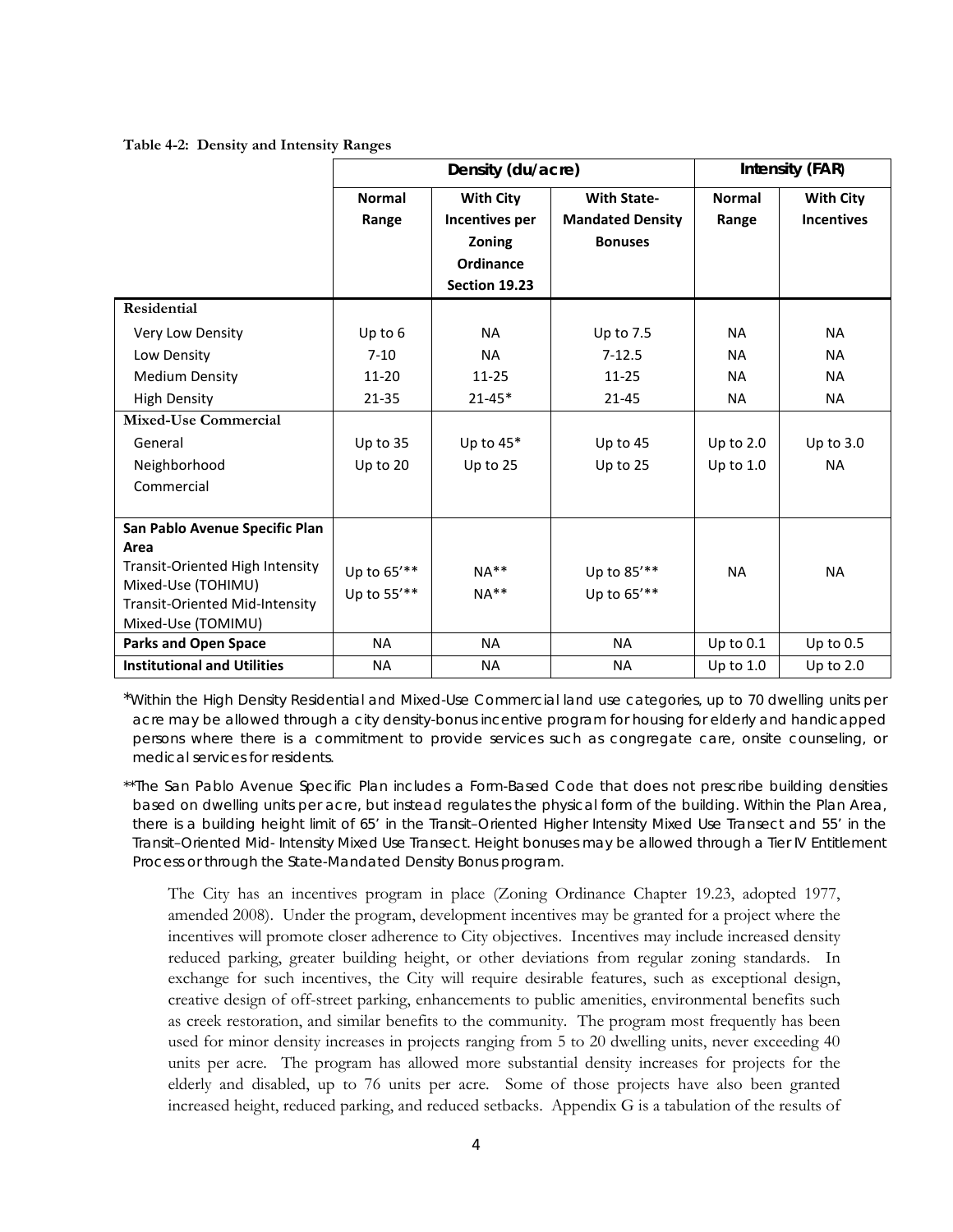applying the Incentives Program from 1983 through 1997. Projects within the San Pablo Avenue Specific Plan Area should refer to the Administration of the Regulating Code section of the Specific Plan for further information on development incentives.

## **Page 4-16 – 4-23**

Amend Land Use Goals and Policies to:

| Goal LU1:    | A high-quality residential character within El Cerrito.                                                                                                                                                                                                                                                                        |                        |                                                                                |
|--------------|--------------------------------------------------------------------------------------------------------------------------------------------------------------------------------------------------------------------------------------------------------------------------------------------------------------------------------|------------------------|--------------------------------------------------------------------------------|
| <b>LU1.5</b> | Suitable Housing. Promote suitably located housing and<br>services for all age groups within the city. Within the San Pablo<br>Avenue Specific Plan area, allow ground floor residential<br>development and increased land use intensity close to existing<br>transit infrastructure to promote residential infill development | $\bullet$              | Development<br>Regulations<br>(zoning)<br>Housing<br>Program                   |
| <b>LU1.7</b> | and catalyze mode shift.<br>Maximum Density. Maintain the maximum multifamily<br>density at 35 dwelling units per acre, except in the San Pablo<br>Avenue Specific Plan area and as otherwise provided in this<br>Plan.                                                                                                        | $\bullet$<br>$\bullet$ | San Pablo<br>Avenue<br>Specific Plan<br>Development<br>Regulations<br>(zoning) |

## **Goal LU2: A land use pattern and mix of uses that contribute to the financial health and stability of the community.**

| LU2.1             | San Pablo Avenue Specific Plan Area. Promote retail,<br>office, and mixed uses within the San Pablo Avenue Specific<br>Plan Area to provide more tax revenues to the city.                                                                                                          | Developm<br>ent<br>Regulation<br>s (zoning)<br>Economic<br>Developm<br>ent<br>Strategy<br>San Pablo<br>$\bullet$<br>Avenue<br>Specific<br>Plan |
|-------------------|-------------------------------------------------------------------------------------------------------------------------------------------------------------------------------------------------------------------------------------------------------------------------------------|------------------------------------------------------------------------------------------------------------------------------------------------|
| LU <sub>2.5</sub> | Maximum FARS. Allow a maximum floor-area-ratio of 2.0<br>in all commercial areas except the neighborhood commercial<br>centers where the maximum is 1.0 and the San Pablo Avenue<br>Specific Plan area where FARs are not defined and except as<br>otherwise provided in this Plan. | Development<br>Regulations<br>(zoning)<br>San Pablo<br>Avenue<br>Specific Plan                                                                 |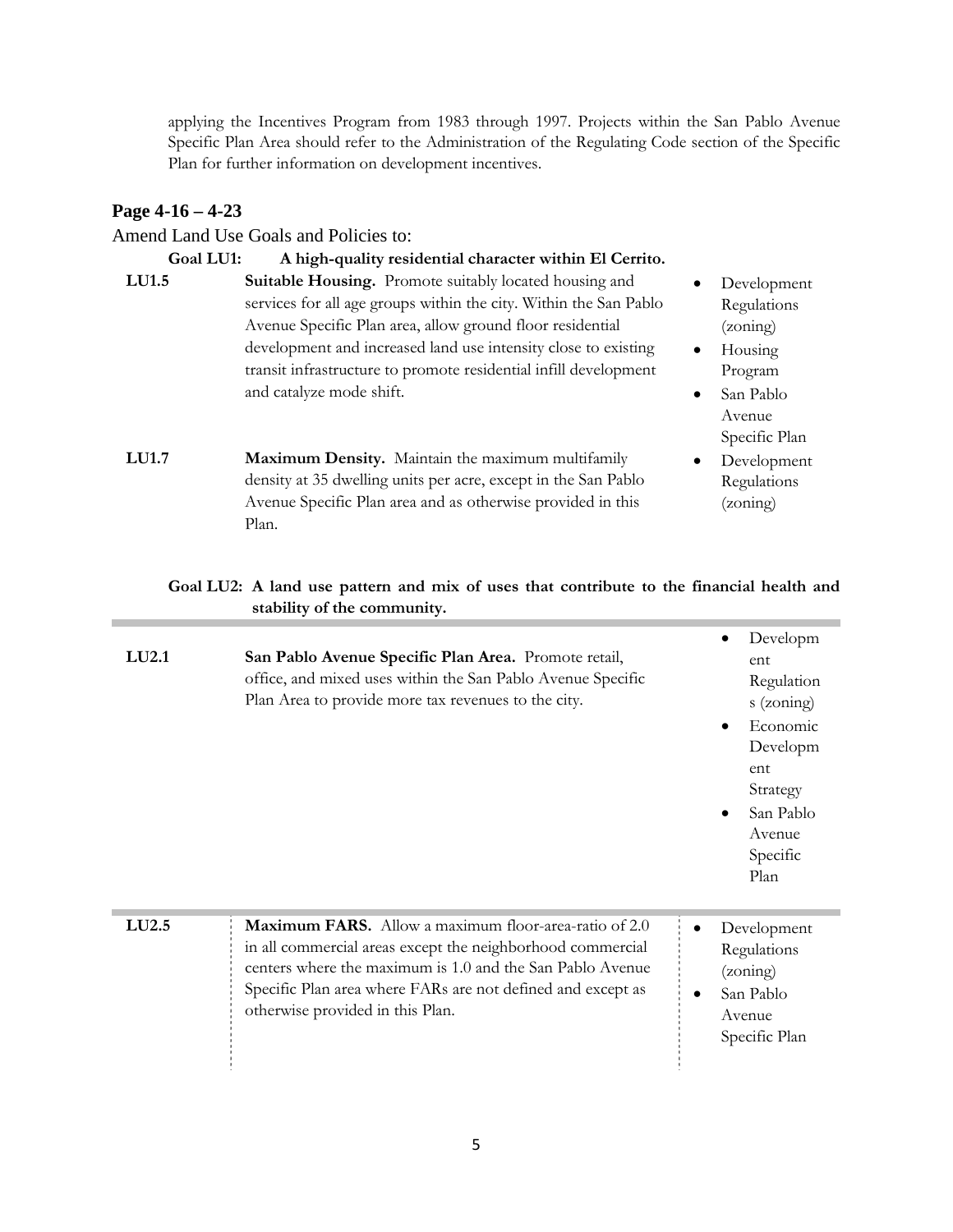| Goal LU3: | A development pattern that enhances a strong sense of community.                                                                                                                                                          |                                                                                                                                                                                                |
|-----------|---------------------------------------------------------------------------------------------------------------------------------------------------------------------------------------------------------------------------|------------------------------------------------------------------------------------------------------------------------------------------------------------------------------------------------|
| LU3.1     | Commercial/Residential Interaction. Encourage easy<br>access and a strong sense of place to local businesses as focal<br>points for neighborhood social interaction.                                                      | Development<br>Regulations<br>(zoning)                                                                                                                                                         |
| LU3.2     | Midtown. Attract additional mixed-use residential<br>development with enhanced pedestrian and bicycle<br>connectivity within the civic and community-oriented Midtown<br>zone of the San Pablo Avenue Specific Plan area. | Development<br>٠<br>Review<br>Development<br>Regulations<br>(zoning)<br>Capital<br>٠<br>Improvements<br>Program<br>Economic<br>Development<br>Strategy<br>San Pablo<br>Avenue<br>Specific Plan |
|           | Goal LU4: A safe, attractive, and interesting community                                                                                                                                                                   |                                                                                                                                                                                                |
| LU4.3     | Street Frontages. Encourage attractive and accessible street<br>frontages that contribute to the retail vitality of all commercial<br>or mixed-use centers.                                                               | Development<br>Regulations<br>(zoning)<br>Development<br>Review<br>San Pablo<br>$\bullet$<br>Avenue<br>Specific Plan                                                                           |

## **Goal LU5: A land use pattern and types of development that support alternatives for the movement of people, goods, and ideas.**

п

| LU5.1 | <b>BART Station Areas.</b> Encourage higher densities and a mix<br>of uses near the city's two BART stations to take advantage of<br>the transit opportunities they provide.                                                        | Development<br>$\bullet$<br>Regulations<br>(zoning)<br>San Pablo<br>$\bullet$<br>Avenue<br>Specific Plan |
|-------|-------------------------------------------------------------------------------------------------------------------------------------------------------------------------------------------------------------------------------------|----------------------------------------------------------------------------------------------------------|
| LU5.2 | Mixed-Use Centers. Encourage mixed-use centers along San<br>Pablo Avenue – including development along Fairmount<br>Avenue, Stockton Avenue and Moeser Lane, between San<br>Pablo Avenue and the Ohlone Greenway – that provide the | Development<br>$\bullet$<br>Regulations<br>(zoning)<br>Economic                                          |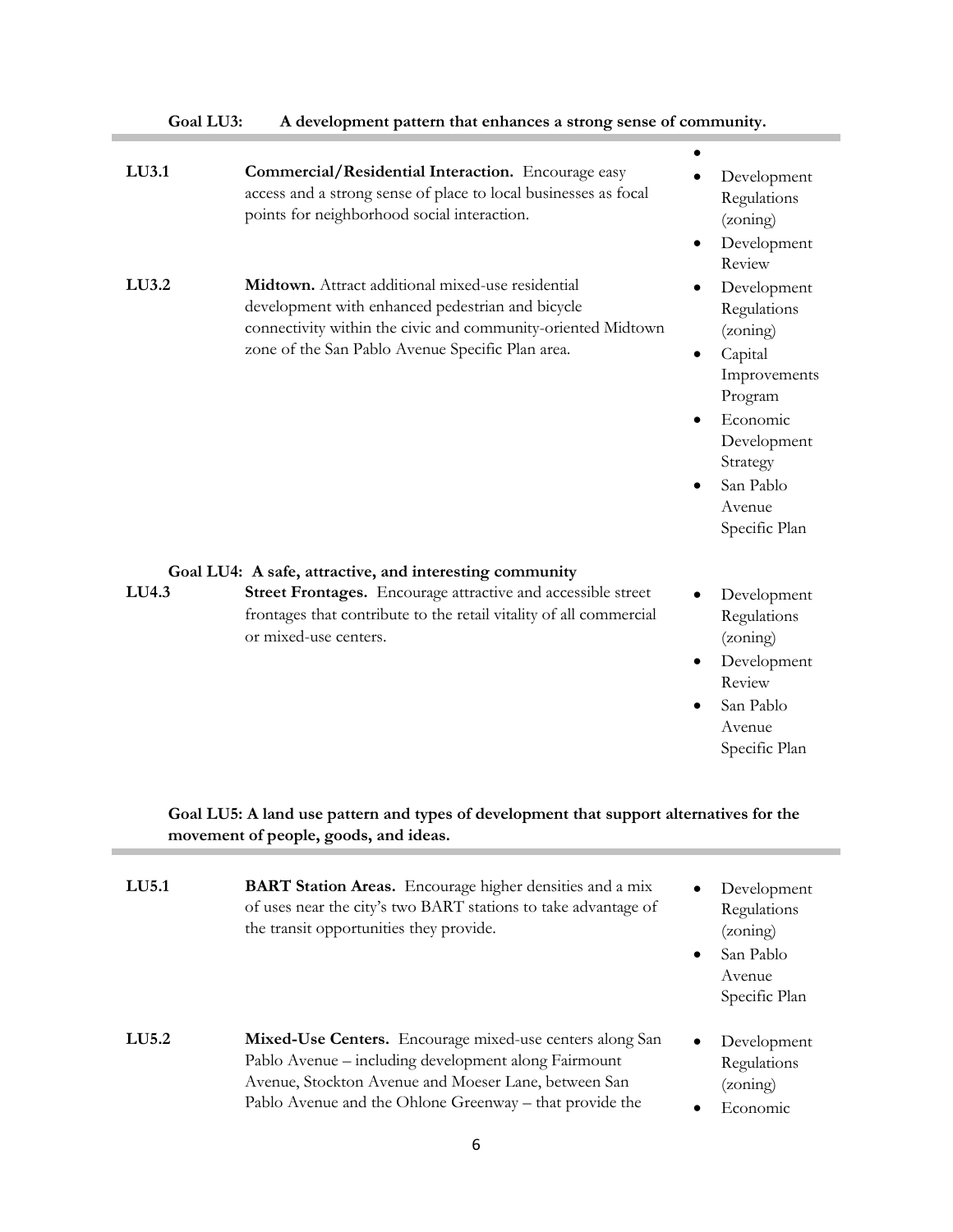|       | opportunity for people to walk among businesses,<br>employment, and residences.                                                                                                                                                                                                                                                                                                                                                                                                                                                                                                                                                                                                                                                                                                           | Development<br>Strategy<br>San Pablo<br>Avenue<br>Specific Plan                                                                                         |
|-------|-------------------------------------------------------------------------------------------------------------------------------------------------------------------------------------------------------------------------------------------------------------------------------------------------------------------------------------------------------------------------------------------------------------------------------------------------------------------------------------------------------------------------------------------------------------------------------------------------------------------------------------------------------------------------------------------------------------------------------------------------------------------------------------------|---------------------------------------------------------------------------------------------------------------------------------------------------------|
| LU5.3 | Mixed-Use Projects. Encourage mixed uses, especially<br>offices or housing over ground-floor retail uses, where<br>commercial uses are allowed.                                                                                                                                                                                                                                                                                                                                                                                                                                                                                                                                                                                                                                           | Development<br>Regulations<br>(zoning)<br>San Pablo<br>Avenue<br>Specific Plan                                                                          |
| LU5.5 | Pedestrians, Bicycles, and Access. Ensure that business<br>areas have adequate and attractive pedestrian and bicycle<br>facilities and accessibility for persons with disabilities, and that<br>easy connections to transit are available wherever possible.                                                                                                                                                                                                                                                                                                                                                                                                                                                                                                                              | Development<br>Regulations<br>(zoning)<br>Development<br>٠<br>Review<br>Capital<br>٠<br>Improvements<br>Program<br>San Pablo<br>Avenue<br>Specific Plan |
| LU5.6 | Development Along the Ohlone Greenway. New or<br>substantially altered development abutting the Ohlone<br>Greenway will be evaluated with respect to how the<br>development enhances the aesthetics and ambiance of this<br>important linear recreational and transportation facility, and<br>how the development contributes to the security of users of<br>the Greenway. The City will expect frontage along the<br>Greenway to be treated as if it were public street frontage, with<br>commensurate attention to design quality and access. The San<br>Pablo Avenue Specific Plan designates the Ohlone Greenway<br>as a Street Type within its Regulating Plan. Projects within the<br>Plan Area abutting the Greenway are subject the development<br>standards of this Street Type. | Development<br>Regulations<br>(zoning)<br>Development<br>Review<br>San Pablo<br>Avenue<br>Specific Plan                                                 |
|       | Goal LU6: Development patterns that promote energy efficiency, conservation of natural<br>resources, and use of renewable rather than nonrenewable resources.                                                                                                                                                                                                                                                                                                                                                                                                                                                                                                                                                                                                                             |                                                                                                                                                         |
| LU6.2 | <b>Circulation Alternatives.</b> To the extent possible, encourage<br>alternatives to the use of private automobiles. Encourage a full<br>range of transportation options - driving, transit, walking and                                                                                                                                                                                                                                                                                                                                                                                                                                                                                                                                                                                 | Development<br>Regulations<br>(zoning)                                                                                                                  |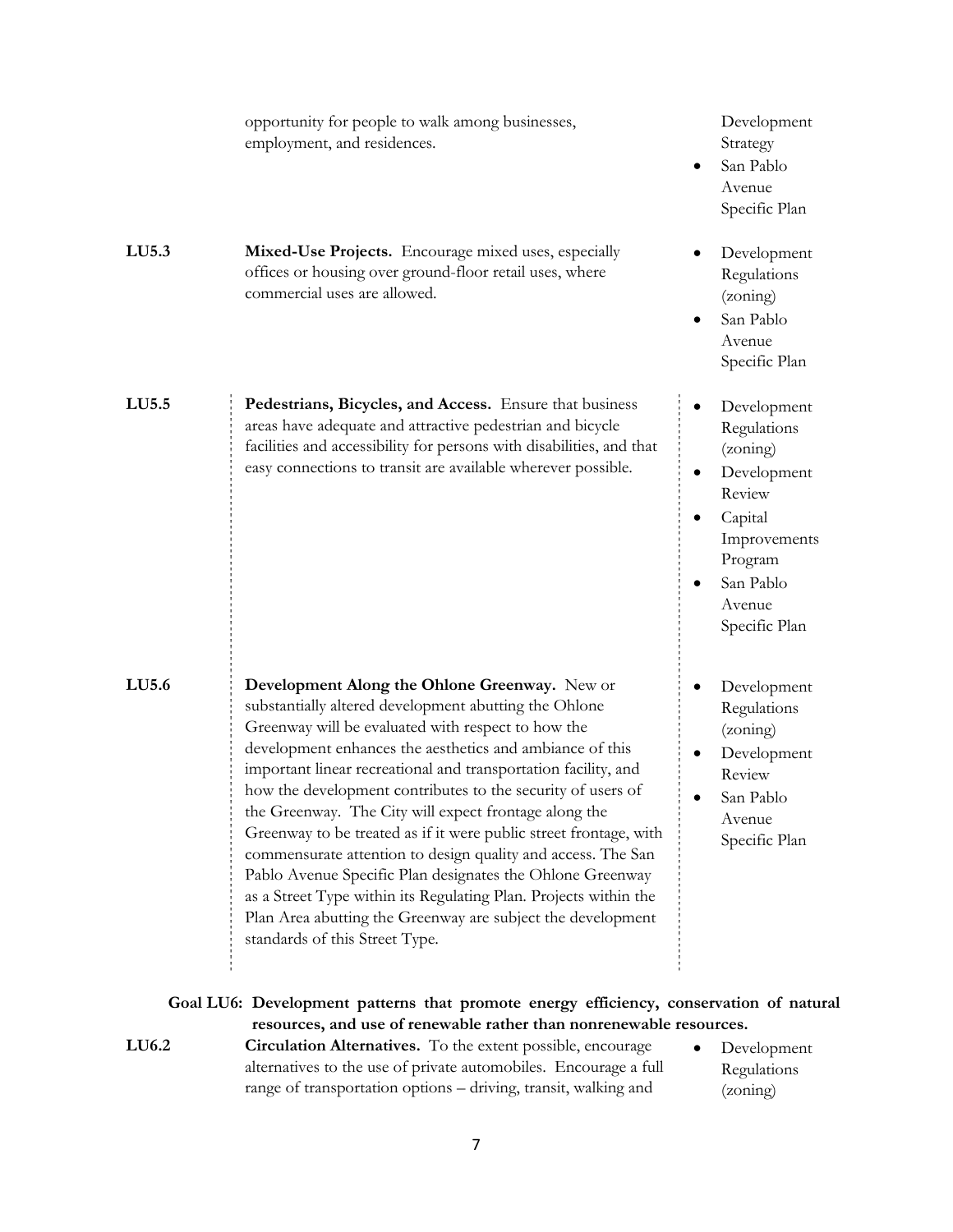biking – without allowing any one to preclude the others. On San Pablo Avenue, in many constrained right-of-ways, it is not possible to provide optimum facilities for all user groups and in the event that trade-offs are necessary, transit users and pedestrians are the highest priority.

- Redevelopment Program
- San Pablo Avenue Specific Plan

### **Page 4-29**

## *The San Pablo Avenue Specific Plan Area*

The San Pablo Avenue Specific Plan Area centers on the portion of San Pablo Avenue, State Route 123, that extends for approximately two and one-half miles from El Cerrito Plaza and the border with the City of Albany in the south and continuing to Baxter Creek Gateway Park in the north. The Avenue carries both heavy regional through-traffic and local traffic accessing the Avenue's mix of commercial services, civic uses and BART stations. At the southern end of the Plan Area, the boundary extends east to include the El Cerrito Plaza BART station and west along Central Avenue to the interstate 80. While most of the parcels within the Plan Area are within the City of El Cerrito, some on the west side of San Pablo Avenue and in the northern part of the Plan Area are within the City of Richmond. The Specific Plan supports the community vision to create a vibrant, walkable, sustainable and transit-oriented corridor that respects surrounding neighborhoods by identifying and providing design strategies for three unique destinations within the Specific Plan Area: Downtown, Midtown, and Uptown.

A variety of transportation options, including mass transit, automobiles, walking and biking, contribute to the character of the San Pablo Avenue corridor. Besides being a high-traffic vehicular thoroughfare, the Plan Area is well-served by transit including two BART stations, numerous AC Transit bus lines and other regional bus connections. The del Norte BART station serves as a major bus transit hub with multiple regional and local bus lines converging at the station.

The majority of the Plan Area is bordered to the east by the Ohlone Greenway, which serves as a major north-south bicycle and pedestrian circulation spine with dedicated pockets of open space that connects El Cerrito with the neighboring cities of Albany and Richmond.

Several recent public and private investments have enhanced the Avenue including the Ohlone Greenway improvements, San Pablo Avenue streetscape improvements, bicycle and pedestrian infrastructure projects, a new City Hall, the restored Cerrito Theater, and new residential and commercial developments.

### **Page 4-30**

## *Uptown (Del Norte Area)*

Uptown is a mixed-use commercial area that serves as the northern gateway to the City. Positioned within a ½ of the del Norte BART Station, a regional multi-modal center, this district is characterized by larger lots and building footprints. The area has potential to be humanized to be a stronger neighborhood that is more walkable and bikeable, while still serving as a transportation hub. Significant opportunities exist to: improve pedestrian and bicycle connectivity and close circulation gaps on large blocks; encourage a sense-of-place through active ground floor commercial uses and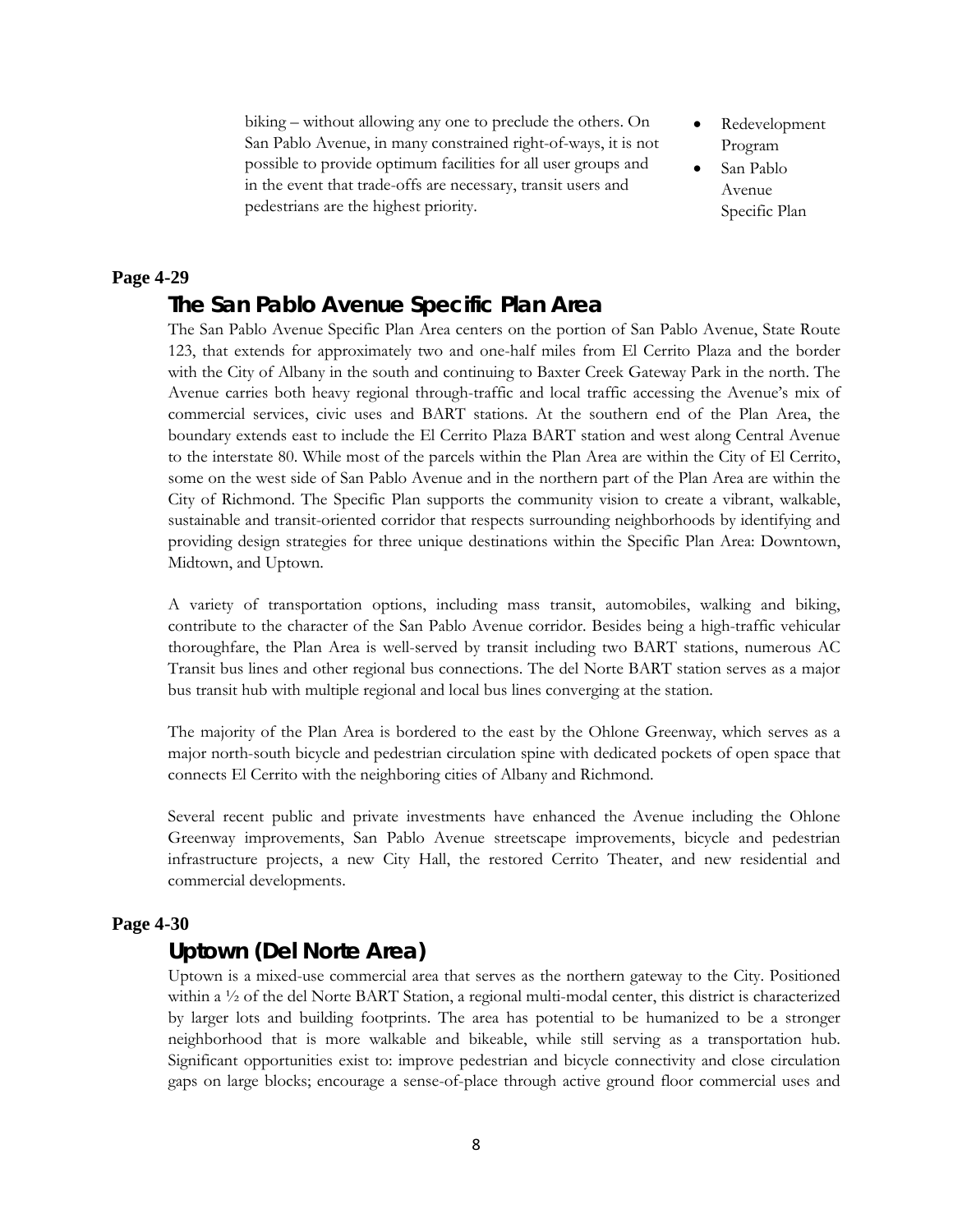public open spaces; and, construct higher density development on large underutilized lots in proximity to the BART station.

## *Downtown (El Cerrito Plaza)*

Downtown is an entertainment/theater and shopping district that serves as the southern gateway to the City. Positioned within a  $\frac{1}{2}$  mile of the El Cerrito Plaza BART Station, this district is characterized by constrained lots, the El Cerrito Plaza shopping center and adjoining residential. New development potential primarily includes smaller infill projects with "fine grain" character, as well as the El Cerrito Plaza BART surface parking lot or eventual redevelopment of the El Cerrito Plaza shopping center. Significant opportunities exist to: create an identifiable green southern gateway to the City where Cerrito Creek meets San Pablo Avenue; encourage a sense-of-place through active ground floor commercial uses and public open spaces; connect destinations to the Bay Trail through pedestrian and bicycle improvements; construct higher-intensity mixed-use developments in proximity to the BART station; and, improve connectivity to San Pablo Avenue and through the El Cerrito Plaza shopping center.

## *Midtown (City Center)*

Midtown is a civic and community-oriented zone with two neighborhood-scale commercial nodes at Stockton and Moeser. Characterized by longer blocks next to BART tracks, the district has both recent and planned mixed-use and residential investment. The area has strong potential to attract additional mixed-use residential development with enhanced pedestrian and bicycle connectivity. Significant opportunities exist to: provide midblock connections to improve pedestrian and bicycle connectivity on large blocks; enhance the Moeser and Stockton neighborhood commercial nodes to promote economic activity; construct a mix of mid-density residential and mixed-use developments along the corridor; and, create a continuous cycle track to improve bicycle safety, access and connectivity.

#### **Page 4-35**

## *Three Major Activity Centers*

The San Pablo Avenue corridor provides virtually all the development opportunities for new office work places and shopping. Recent development trends reflect that retail development forms are shifting from suburban strip commercial and community malls to more pedestrian friendly, transit oriented villages. El Cerrito's unique location provides an opportunity to take advantage of these changing marketing trends.

El Cerrito has the potential to create three major centers—Downtown (the El Cerrito Plaza Area), Uptown (the Del Norte Area), and a Midtown Area. These three major activity centers are envisioned as pedestrian friendly, mixed-use villages, with ground floor retail uses and upper floors of office and residential uses. Both El Cerrito Plaza and Del Norte Center take advantage of their regional location next to the BART stations.

These three major centers are connected along San Pablo Avenue, BART and the Ohlone Greenway with additional office, retail, and housing uses in between. Each center has its own unique character and function. The Plaza provides an opportunity for smaller, "fine grain" retail infill projects. Del Norte provides an opportunity for new regional large-scale commercial opportunities provided by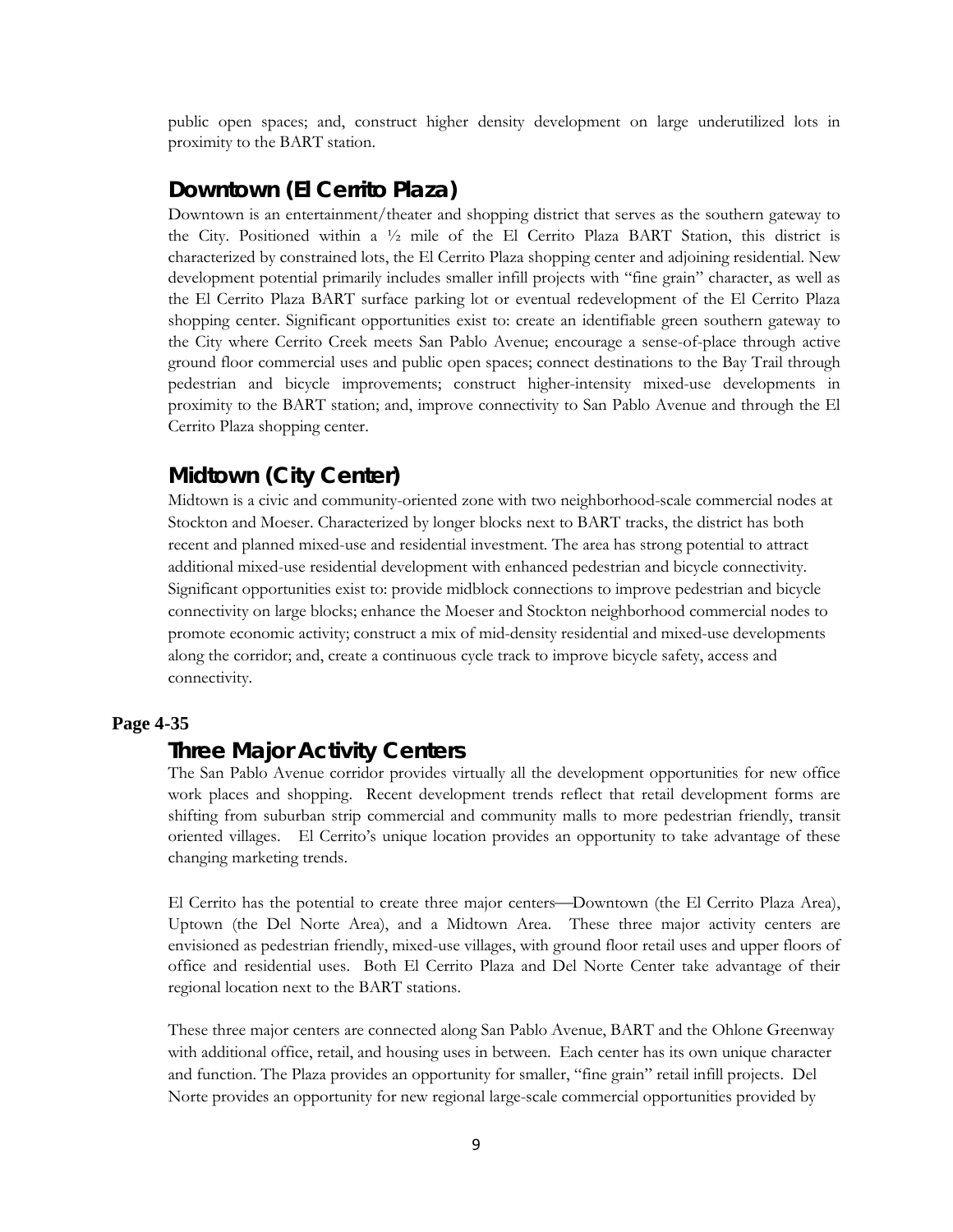proximity to the freeway and office, retail and residential mixed-use developments. The Midtown Center provides an opportunity to cluster development around new civic functions and neighborhood-serving commercial districts.

### **Page 4-37 to Page-47**

**Goal CD1: A city organized and designed with an overall attractive, positive image and "sense of place."** 

- **CD1.2 Design Concept.** Plan and construct development within development activity centers and neighborhood commercial centers according to an overall design concept for each center.
- **CD1.3 High-Quality Design.** Encourage higher-quality design through the use of well-crafted and maintained buildings and landscaping, use of higher-quality building materials, and attention to the design and execution of building details and amenities in both public and private projects.
- **CD1.6 Entrances to the City.** Improve the major entrances into the city with landmark entry features, signs, and gateways to enhance the sense of community and improve the City's image.
- **CD1.7 Views and Vistas.** Preserve and enhance major views and vistas along major streets and open spaces, providing areas to stroll and benches to rest and enjoy views.
- **CD1.9 Building Design.** A variety of attractive images will be achieved by encouraging a variety of building styles and designs, within a unifying context of consistent "pedestrian" scale along streets and compatibility among neighboring land uses.
- Grant Funds
- San Pablo Avenue Specific Plan
- Development Review
- Development Incentives
- Development Regulations (zoning)
- San Pablo Avenue Specific Plan
- City Entry Design Program
- San Pablo Avenue Specific Plan
- Development Regulations (zoning)
- Beautification Program
- San Pablo Avenue Specific Plan
- Development Review
- San Pablo Avenue Specific Plan

## **Goal CD2: A city with attractive, safe, and functional streets, parking areas, and pedestrian walkways.**

- **CD2.1 Street Frontages.** Encourage street frontages that are safe, by allowing for surveillance of the street by people inside buildings and elsewhere, and are interesting for pedestrians. Require buildings in the San Pablo Avenue Specific Plan area to be directly abutting sidewalks, with window openings, entries and high levels of transparency along the pedestrian frontage.
- Development Review
- Development Regulations (zoning)
- Grant Funds
- San Pablo Avenue Specific Plan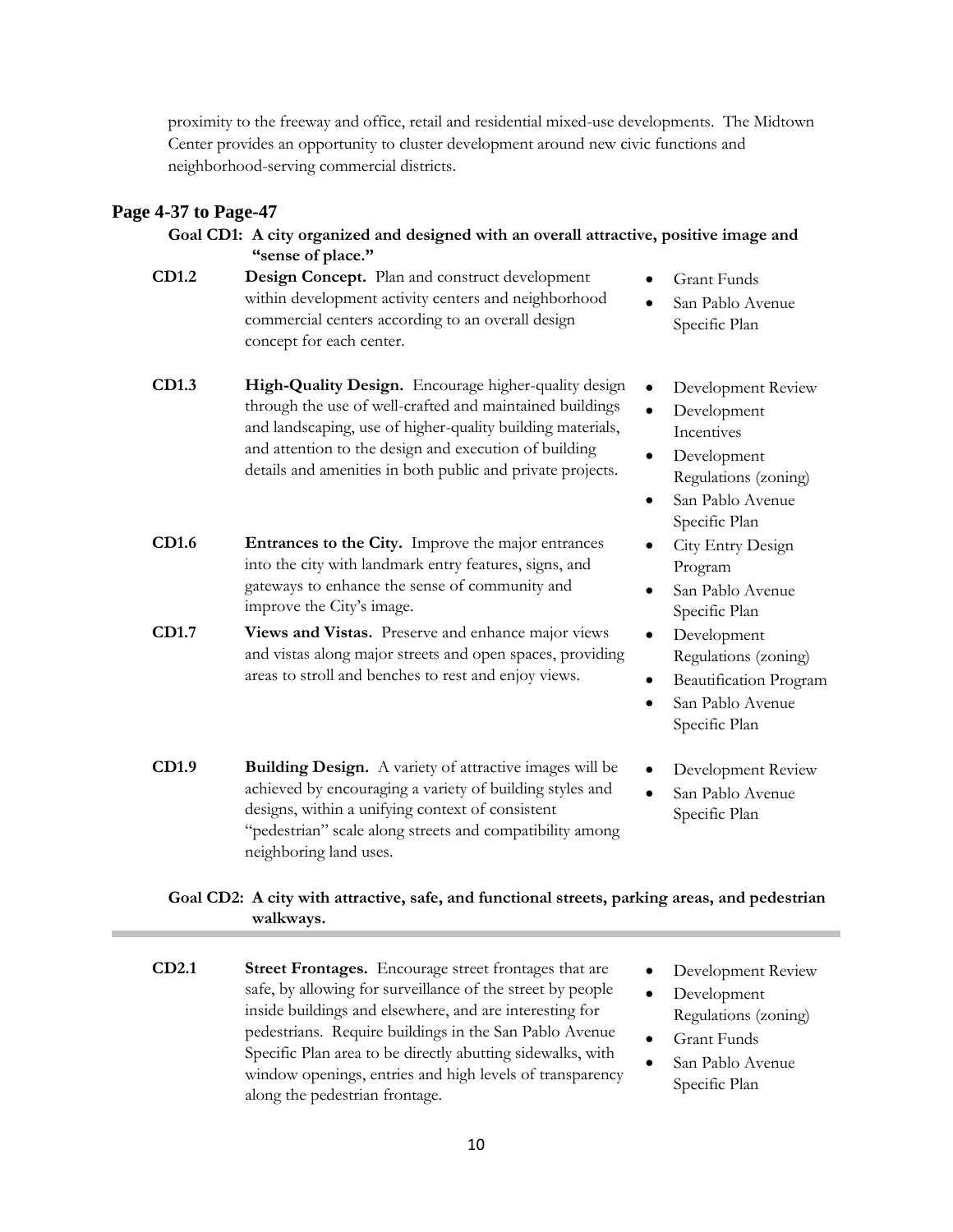| CD2.2 | San Pablo Avenue. Implement the improvements and<br>context-sensitive regulations identified in the San Pablo<br>Avenue Specific Plan to create an overall coordinated<br>image and character of the street from north to south.                                                                                                                                                                                                                          | Parking Districts<br>San Pablo Avenue<br>Specific Plan                                                                          |
|-------|-----------------------------------------------------------------------------------------------------------------------------------------------------------------------------------------------------------------------------------------------------------------------------------------------------------------------------------------------------------------------------------------------------------------------------------------------------------|---------------------------------------------------------------------------------------------------------------------------------|
| CD2.4 | Multi-Modal Transportation Network. Ensure that<br>streets, paths, and bikeways contribute to the system of a<br>fully connected transportation network to all major<br>destinations in the City. The design of these streets and<br>pathways should encourage pedestrian and bicycle uses<br>by being spatially defined by buildings, trees, lighting, and<br>street furniture. Pedestrian and bicycle pathways and<br>auto routes should be compatible. | Design Guidelines<br><b>Street Tree Program</b><br>Beautification Program<br>San Pablo Avenue<br>Specific Plan                  |
| CD2.6 | Parking Layout. Encourage the development of<br>common parking areas and common access for adjoining<br>lots.                                                                                                                                                                                                                                                                                                                                             | Parking Districts<br>Development<br>Regulations (zoning)<br>San Pablo Avenue<br>Specific Plan                                   |
| CD2.7 | Accessible Design. Site and building design must meet<br>basic accessibility needs of the community and not be<br>exclusively oriented to those who arrive by car.                                                                                                                                                                                                                                                                                        | Development Review<br>San Pablo Avenue<br>Specific Plan                                                                         |
| CD2.8 | City Sidewalk and Pedestrian Walkways. City streets<br>and pedestrian walkways should be designed to be safe,<br>accessible, convenient, comfortable, and functionally<br>adequate at all times, including the design of pedestrian<br>crossings, intersection design, sidewalk widths, street tree<br>planting, street furniture, and signal timing.                                                                                                     | Streetscape<br>Improvement Program<br><b>Street Tree Program</b><br>Beautification Program<br>San Pablo Avenue<br>Specific Plan |
|       | Goal CD3: A city with attractive landscaping of public and private properties, open space,                                                                                                                                                                                                                                                                                                                                                                |                                                                                                                                 |
| CD3.2 | and public gathering spaces.<br>Usable Open Spaces. Require the provision of usable<br>open space in the form of ground-floor patios, upper-<br>floor decks, and balconies, as well as common<br>recreational facilities and amenities.                                                                                                                                                                                                                   | Development<br>Regulations<br>Development Review<br>San Pablo Avenue<br>Specific Plan                                           |
| CD3.3 | Site Landscaping. Improve the appearance of the<br>community by requiring aesthetically designed screening<br>and landscaping on public and private sites. Ensure that<br>public landscaping includes entry areas, street medians,                                                                                                                                                                                                                        | Development<br>Regulations (zoning)<br>Development Review<br>Capital Improvements                                               |

**COL**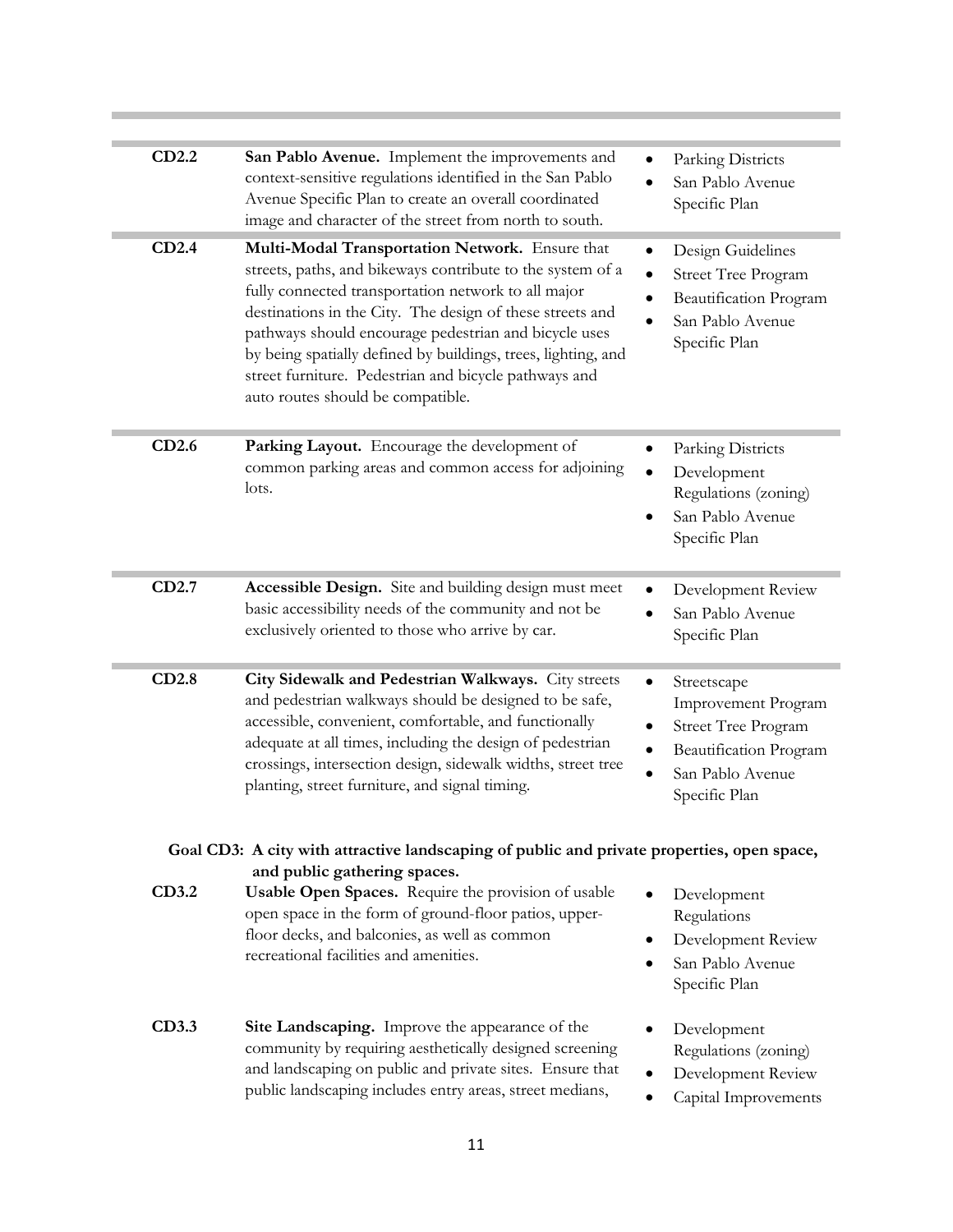parks, and schools. Require landscaping for all private sites, yard spaces, parking lots, plazas, courtyards, and recreational areas.

### **CD3.8 Public Spaces.**

Require projects within the San Pablo Avenue Specific Plan area to provide on-site public and private open space to: incentivize development of multifunctional new public open space; encourage urban open spaces; allow private open space for residential buildings; customize the design of open space to site context; and, increase safety by providing more "eyes on the street".

- **CD3.9 Ohlone Greenway.** Enhance the usability and aesthetic appeal of the Ohlone Greenway by integrating it into the fabric of the City. Design buildings with entries, yards, patios, and windows to open onto and face the Ohlone Greenway. Avoid blank walls, backs of buildings, and large parking lots adjacent to the greenway.
- **CD3.11 Streetscape Design.** Streetscape design (street trees, lighting, and pedestrian furniture) should be used to lend character and continuity with commercial districts and residential neighborhoods.

Program

- San Pablo Avenue Specific Plan
- Development Review
- Development **Incentives**
- San Pablo Avenue Specific Plan
- Development Review
- San Pablo Avenue Specific Plan
- **Streetscape** Improvement Program
- City Entry Design Program
- Sign Ordinance
- San Pablo Avenue Specific Plan

#### **Goal CD4: Well designed buildings that are compatible with their surroundings.**

- **CD4.1 Compatibility in Building Scale.** Avoid big differences in building scale and character between developments on adjoining lots.
- **CD4.2 Building Articulation.** Ensure that buildings are well articulated. Avoid large unarticulated shapes in building design. Ensure that building designs include varied building facades, rooflines, and building heights to create more interesting and differentiated building forms and shapes. Encourage human scale detail in architectural design. Do not allow unarticulated blank walls or unbroken series of garage doors on the facades of buildings facing the street or the Ohlone Greenway.
- Development Review
- San Pablo Avenue Specific Plan
- Development Review
- San Pablo Avenue Specific Plan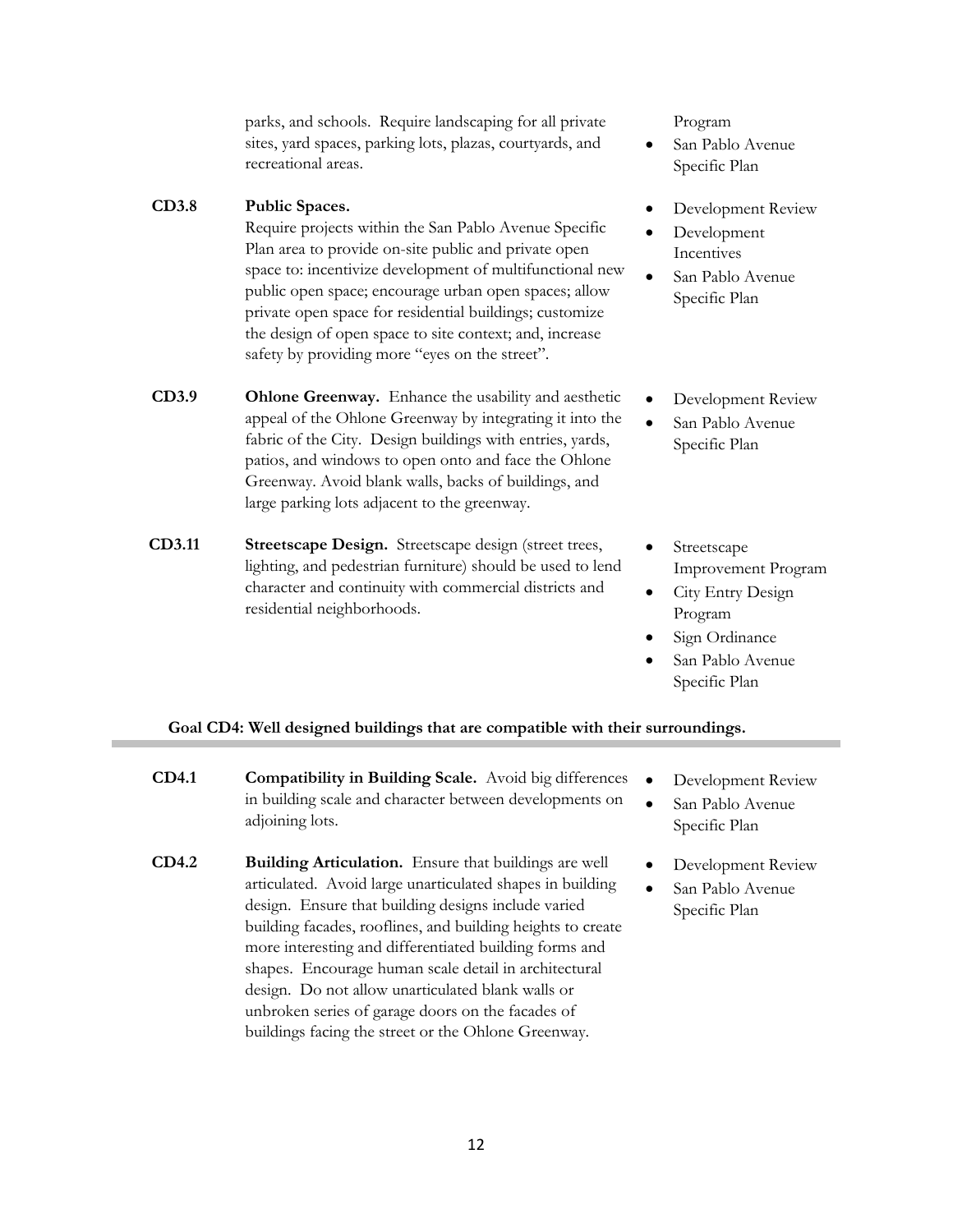### **Goal CD5: A design process that achieves design objectives while being efficient and allowing for flexibility.**

- **CD5.3 Design Guidelines and Regulations.** Make development and design regulations more understandable with use of illustrations, photos, drawings, diagrams, or other graphic and visually oriented regulations, such as a "form code."
- Development Regulations (zoning)
- San Pablo Avenue Specific Plan

### **Goal CD6: An urban form that sustains a vital commercial community to meet the diverse needs of the local and regional population.**

**CD6 Affordable Commerce.** El Cerrito's urban form should allow site opportunities for commerce by local entrepreneurs – small business spaces in close proximity to other businesses with easy visibility from the street and close to abundant pedestrian traffic. • Development Regulations (zoning) • San Pablo Avenue Specific Plan

#### **Page 4-54**

Certain areas of the city need to be planned comprehensively, but in more detail than can be done in a general plan. A specific plan can integrate land use, design, transportation, utilities and other issues into an action strategy.

*San Pablo Avenue Specific Plan:* The purpose of the San Pablo Avenue Specific Plan, including a Form- Based Code, Complete Streets Plan and Infrastructure Analysis, is to articulate a vision for the future of San Pablo Avenue from the southern entrance to the northern entrance of the City, east to the El Cerrito Plaza BART Station and west along Central Avenue to Interstate 80. The Plan identifies public improvements and context-sensitive regulations to create a multimodal corridor that provides a multitude of opportunities for living, working and community life.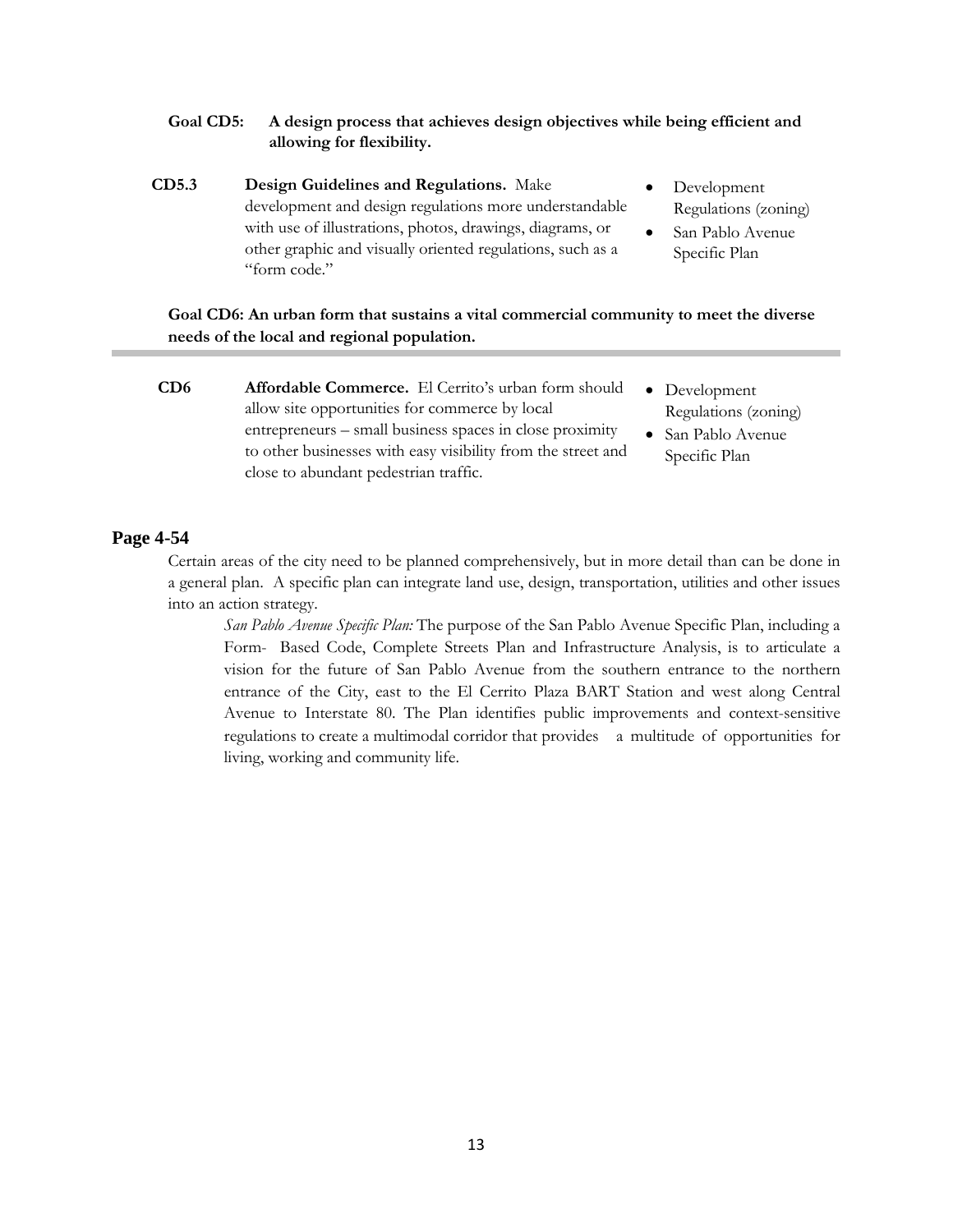## **2013** *GROWTH MANAGEMENT ELEMENT UPDATE*

### **Page 4-51**

The Growth Management Element establishes a comprehensive, long-range program that matches demand for public facilities generated by new development with policies and standards for traffic level of service (LOS) and performance criteria for fire, police, parks, sanitary facilities, water supplies, and flood control; in the San Pablo Avenue Specific Plan area, this includes a multi-modal level of service (MMLOS). The Growth Management Element is concerned with maintaining defined urban service levels; it is not intended to limit growth or to direct growth into certain areas of the community on a priority basis. Most importantly, the Element's policies ensure that new development impacts that threaten to degrade established traffic performance or public service thresholds are mitigated through project modification, capital improvement programming, or contributions to improvements.

#### **Page 4-55**

#### San Pablo Avenue

In El Cerrito, San Pablo Avenue is an urbanized thoroughfare between the southern City limits at Cerrito Creek near Carlson Boulevard to the northern city limits just south of McDonald Avenue with two lanes in each direction. San Pablo Avenue serves as the primary transit spine of the region, traveling through all of the West County cities where in many cases it functions as "Main Street", and is the alternative primary reliever route to the I-80, providing a variety of transportation options during periods of heavy freeway congestion.

From its southern extent to Cutting Boulevard, the Avenue is part of State Route (SR) 123 and is operated and maintained by the California Department of Transportation (Caltrans). At most intersections there are left turns operating with left-turn signal phasing. The speed limit is 30 MPH. Average daily traffic volumes on San Pablo Avenue are greatest at its southerly extreme in the County. Near Cutting Boulevard, the highest average daily volume is 29,900 vehicles. During the AM peak period, the highest volumes occur near Potrero Avenue at 2,275 vehicles per hour. The highest PM peak hour period volumes occur near Barrett Avenue in Richmond, and frequently cause traffic backup into El Cerrito.

#### **Page 4-56**

## *Regional Action Plans*

Local jurisdictions participated in the development of programs to control regional traffic impacts on these routes through a series of Action Plans approved by one of the Regional Transportation Planning Committees created under Measure C. El Cerrito has been working closely with the WCCTAC (West Contra Costa County Traffic Advisory Committee to update to the West County Action Plan, which has been transmitted to the Contra Costa Transportation Authority for incorporation into the 2014 Countywide Comprehensive Transportation Plan. It is anticipated that the updated West County Action Plan will be formally adopted by WCCTAC at the end of 2014. Both the current (adopted in 2009) Action Plan and the updated Action Plan call for cooperation between partner agencies to improve traffic congestion on San Pablo Avenue, and emphasize the importance of better serving all corridor users by enhancing transit services, including the Rapid Bus, and improving bicycle and pedestrian facilities. Both the current and the updated Action Plans specify that the multi-modal transportation service objective (MTSO) for San Pablo Avenue is to maintain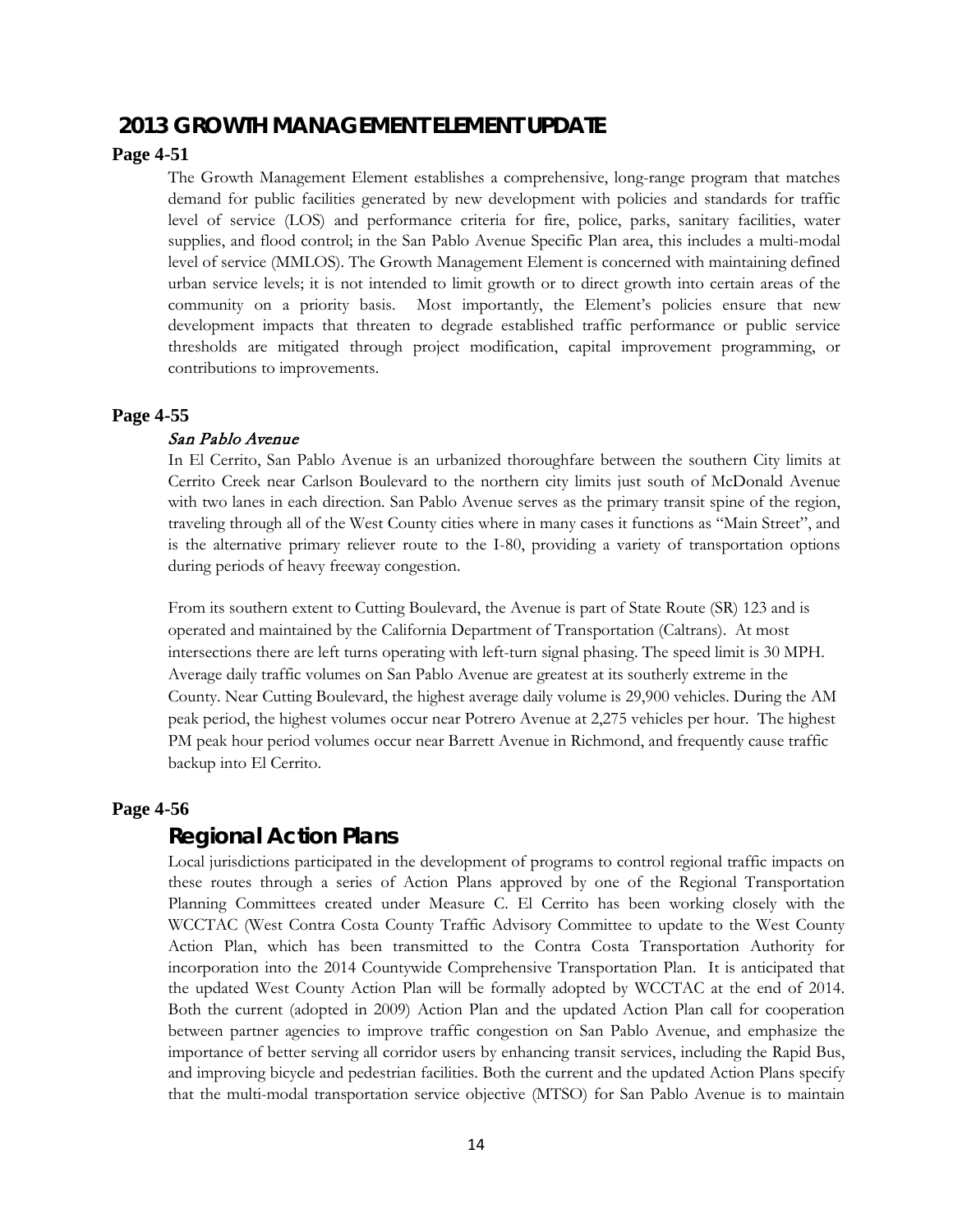LOS E or better at all signalized intersections. In addition, the updated Action Plan specifies that this LOS MTSO will not be applied within <sup>1</sup>/<sub>2</sub>-mile of a BART station, and instead the performance measures in the relevant specific plan(s) for the area will be followed. Additional objectives from the updated Action Plan include:

- Enhance local and regional transit service, particularly in terms of connections to BART.
- Increase the use of active transportation modes.
- Implement Complete Streets enhancements identified in local plans.
- Actively manage growth to support regional land use and transportation goals.

### Basic Routes

All roads not indicated on the map of Routes of Regional Significance are Basic Routes. Although Measure J no longer requires the adoption of Level of Service standards for Basic Routes (non‐regional routes), the City is maintaining LOS standards for Basic Routes in this chapter until alternative performance measures for correlating the circulation element with the land use element of the General Plan are developed.

### **Pages 4-61 – 4-70**

## Amend text to Growth Management Goals and Policies **Goal GM2: Compliance with applicable level of service standards.**

| GM2.1 | Application of Standards. Strive to maintain the<br>minimum V/C performance standard for each signalized<br>intersection on Basic Routes as described in Table 4-4.<br>Level of Service Standards are considered to be met if<br>measurement of actual conditions at the intersection<br>indicates that operations are equal to or better than the<br>specified minimum performance standard, or if El Cerrito's<br>Capital Improvement Program includes projects which,<br>when constructed, will result in performance better than or<br>equal to the specified minimum standard. Refer to<br>Transportation and Circulation Element for other standards<br>related to the San Pablo Avenue Specific Plan area. |           | Capital<br>Improvements<br>Program<br>Development<br>Regulations<br>(zoning)                                       |
|-------|-------------------------------------------------------------------------------------------------------------------------------------------------------------------------------------------------------------------------------------------------------------------------------------------------------------------------------------------------------------------------------------------------------------------------------------------------------------------------------------------------------------------------------------------------------------------------------------------------------------------------------------------------------------------------------------------------------------------|-----------|--------------------------------------------------------------------------------------------------------------------|
| GM2.2 | Achieving Level of Service Standards. Consider<br>amendments to the General Plan Land Use Element or<br>Map, Zoning Ordinance, or other relevant plans and<br>policies to alter land use intensity or vehicle trip activity so<br>that any Basic Route signalized intersection which does not<br>meet the minimum service level standard in Policy GM2.2<br>can be brought into compliance with said standard.<br>Alternately, consider amendments to the Capital<br>Improvement Program or other relevant programs and<br>policies which will improve the capacity or efficiency of<br>intersections not meeting the service standards through                                                                   | $\bullet$ | Development<br>Regulations<br>(zoning)<br>Capital<br>Improvements<br>Program<br>San Pablo Avenue<br>Specific Plan. |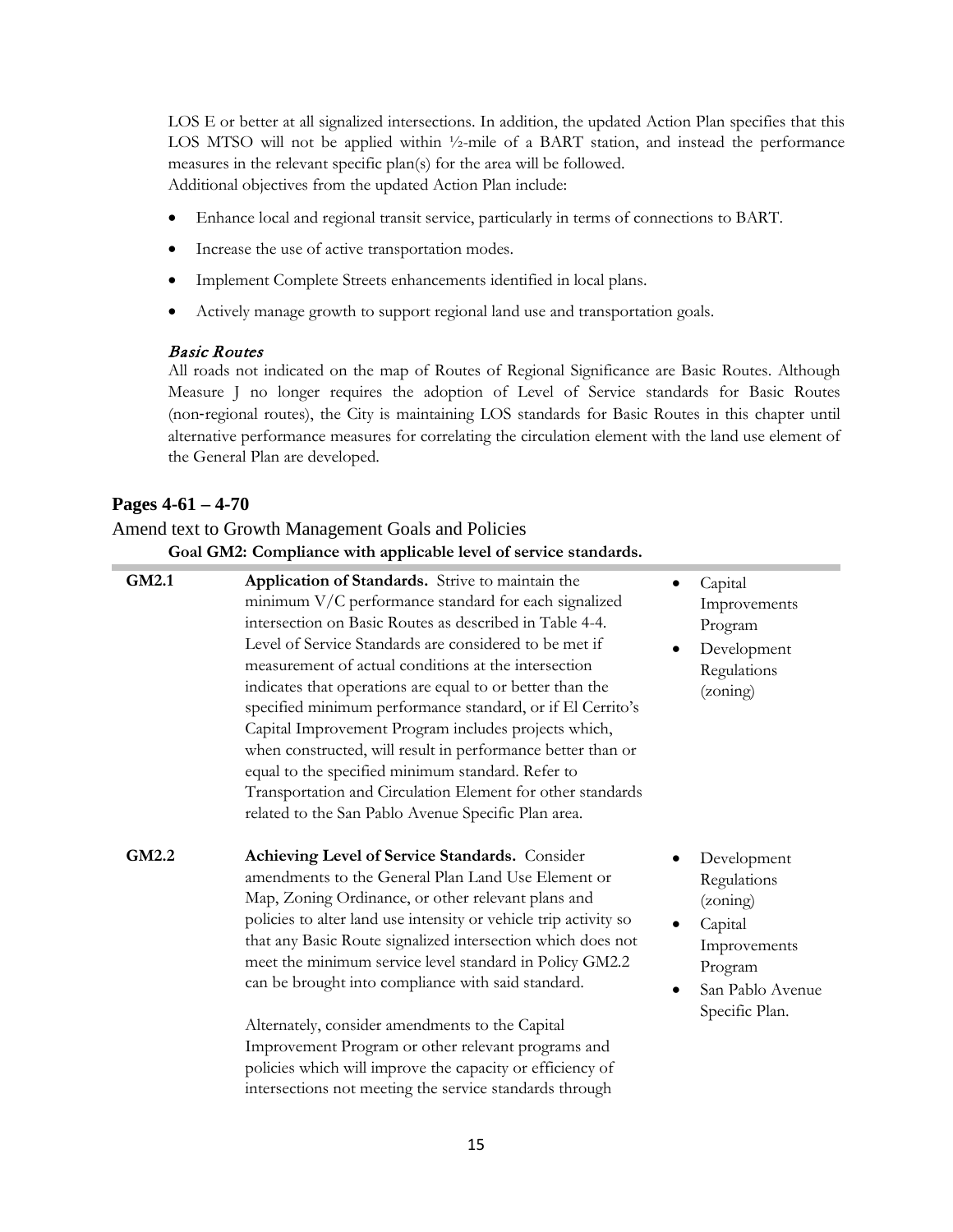physical construction and improvements.

Refer to Transportation and Circulation Element for other standards related to the San Pablo Avenue Specific Plan area.

|       | Goal GM6: Support land use patterns that make more efficient use of the transportation<br>system                                                                                                                                                                                                                                                                                                                                                                                                                            |                                                                                          |
|-------|-----------------------------------------------------------------------------------------------------------------------------------------------------------------------------------------------------------------------------------------------------------------------------------------------------------------------------------------------------------------------------------------------------------------------------------------------------------------------------------------------------------------------------|------------------------------------------------------------------------------------------|
| GM6.2 | Mixed-Use Centers. Encourage mixed-use centers along<br>San Pablo Avenue - including development along<br>Fairmount Avenue, Stockton Avenue and Moeser Lane,<br>between San Pablo Avenue and the Ohlone Greenway -<br>that provide the opportunity for people to walk among<br>businesses, employment, and residences. (LU5.2)                                                                                                                                                                                              | Development<br>Regulations<br>(zoning)<br>San Pablo Avenue<br>Specific Plan              |
| GM6.3 | Pedestrians, Bicycles, and Access. Ensure that business<br>areas have adequate and attractive pedestrian and bicycle<br>facilities and accessibility for persons with disabilities, and<br>that easy connections to transit are available wherever<br>possible. (LU5.5)                                                                                                                                                                                                                                                     | Capital<br>Improvements<br>Program<br>San Pablo Avenue<br>Specific Plan                  |
| GM6.4 | Circulation Alternatives. To the extent possible,<br>encourage alternatives to the use of private automobiles.<br>Encourage a full range of transportation options - driving,<br>transit, walking and biking - without allowing any one to<br>preclude the others.<br>On San Pablo Avenue, in many constrained right-of-ways, it<br>is not possible to provide optimum facilities for all user<br>groups and in the event that trade-offs are necessary, transit<br>users and pedestrians are the highest priority. (LU6.2) | Transportation<br>Demand<br>Management<br>San Pablo Avenue<br>$\bullet$<br>Specific Plan |
| GM6.5 | Multi-Modal Transportation Network. Ensure that<br>streets, paths, and bikeways contribute to the system of a<br>fully connected transportation network to all major<br>destinations in the City. The design of these streets and<br>pathways should encourage pedestrian and bicycle uses by<br>being spatially defined by buildings, trees, lighting, and<br>street furniture. Pedestrian and bicycle pathways and auto<br>routes should be compatible. (CD2.4)                                                           | Capital<br>Improvements<br>Program<br>San Pablo Avenue<br>Specific Plan                  |
| GM6.6 | <b>Balanced Transportation System.</b> Create and maintain a<br>balanced transportation system with choice of transit,<br>bicycle, pedestrian, and private automobile modes,<br>including on regionally significant arterials such as San<br>Pablo Avenue. In many constrained right-of-ways, it is not<br>possible to provide optimum facilities for all user groups                                                                                                                                                       | Capital<br>Improvements<br>Program<br>San Pablo Avenue<br>Specific Plan                  |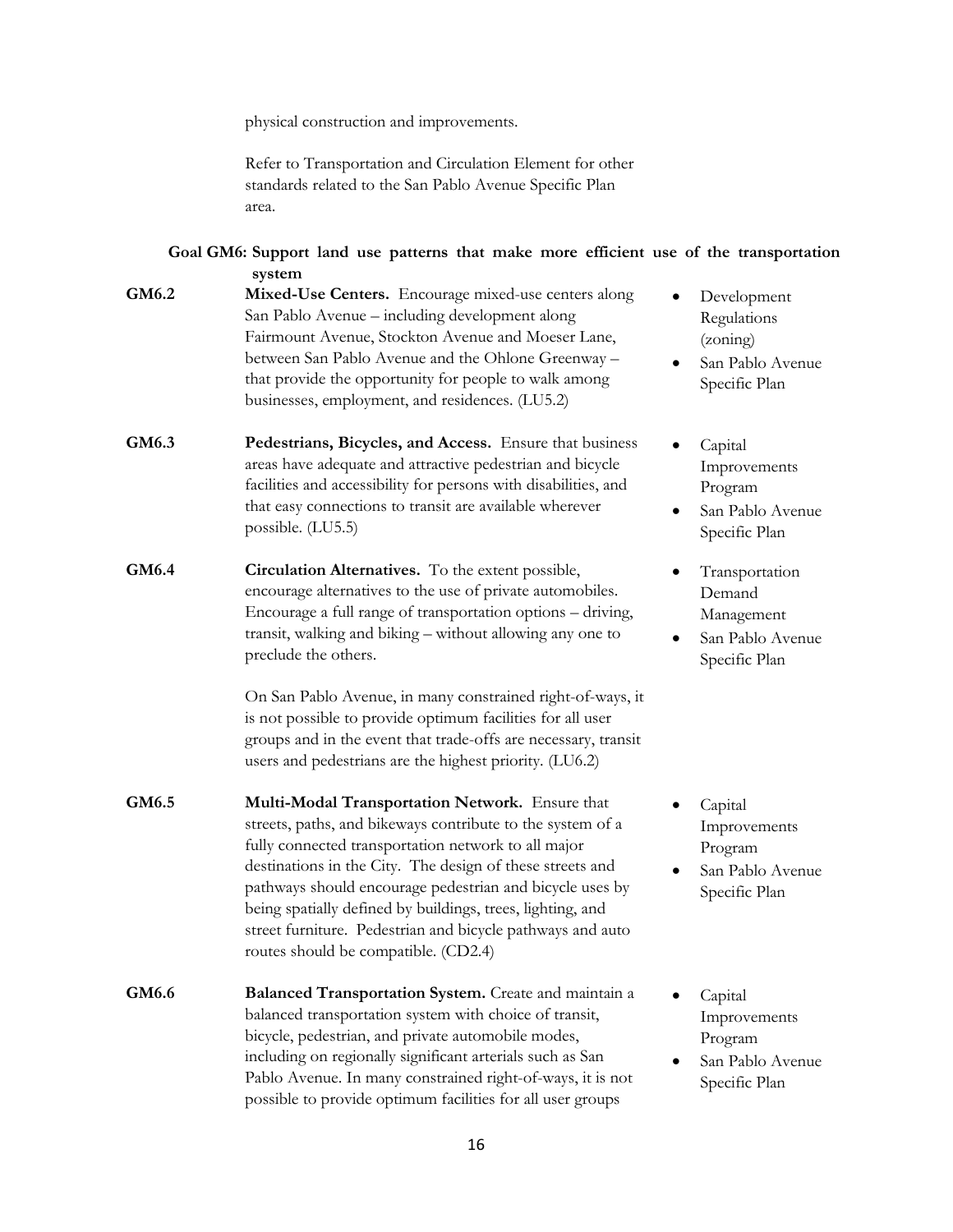and in the event that trade-offs are necessary, transit and pedestrians are the highest priority for San Pablo Avenue. (T1.1)

**GM6.7 Transit System.** Encourage transit providers to improve and increase existing transit routes, frequency, and level of service. Encourage a public transit system that provides convenient transfers between transit services and other modes of travel. On San Pablo Avenue, provide transit shelters with benches, lighting, bike racks and crosswalks (on San Pablo Avenue) such that transit amenities represent a 'High' Built Environment Factors (BEF) throughout the corridor. Facilitate transit flow along San Pablo Avenue such that transit corridor travel time is reduced by 5 percent relative to current conditions. Where possible, provide farside transit stops at signalized intersections with bus bulbs such that transit vehicles stop in-lane, thereby reducing transit delay associated with re-entry into traffic. (T1.2)

**GM6.8 Bicycle Circulation.** Create a complete, interconnected bicycle circulation system. Provide a bicycle system that serves commuter as well as recreational travel. Improve bicycle routes and access to and between major destinations. On San Pablo Avenue, improve local bicycle access, including access on San Pablo Avenue and adjacent roadways. Provide a 'Medium' to 'High' BEF for bicyclists on San Pablo Avenue. Through transit and pedestrian MMLOS is the main priority, bicycle facilities should not be allow to remain 'Low' if measures to improve them to 'Medium' are available. Emphasize the placemaking qualities of bikeways, particularly separated bikeways/cycletracks. Though no delay-based bicycle LOS metric is identified, seek to reduce bicycle delay at signalized intersections and when considering changes to intersections, consider bicycle delay. (T1.3)

**GM6.9 Pedestrian Circulation.** Provide a safe, convenient, continuous and interconnected pedestrian circulation system throughout the City. Ensure safe pedestrian access to local schools. Improve crossing opportunities, enhance crosswalks, and improve sidewalks to maintain a consistent 'High' Pedestrian BEF on San Pablo Avenue. Emphasize the placemaking qualities of the streetscape, including sidewalk and curb extensions. Though no delay-based pedestrian LOS metric is identified, seek to reduce pedestrian delay at signalized intersections and when considering changes to intersections, consider pedestrian

- Capital Improvements Program
- Intergovernmental Coordination
- San Pablo Avenue Specific Plan

- Capital Improvements Program
- San Pablo Avenue Specific Plan

- Capital Improvements Program
- San Pablo Avenue Specific Plan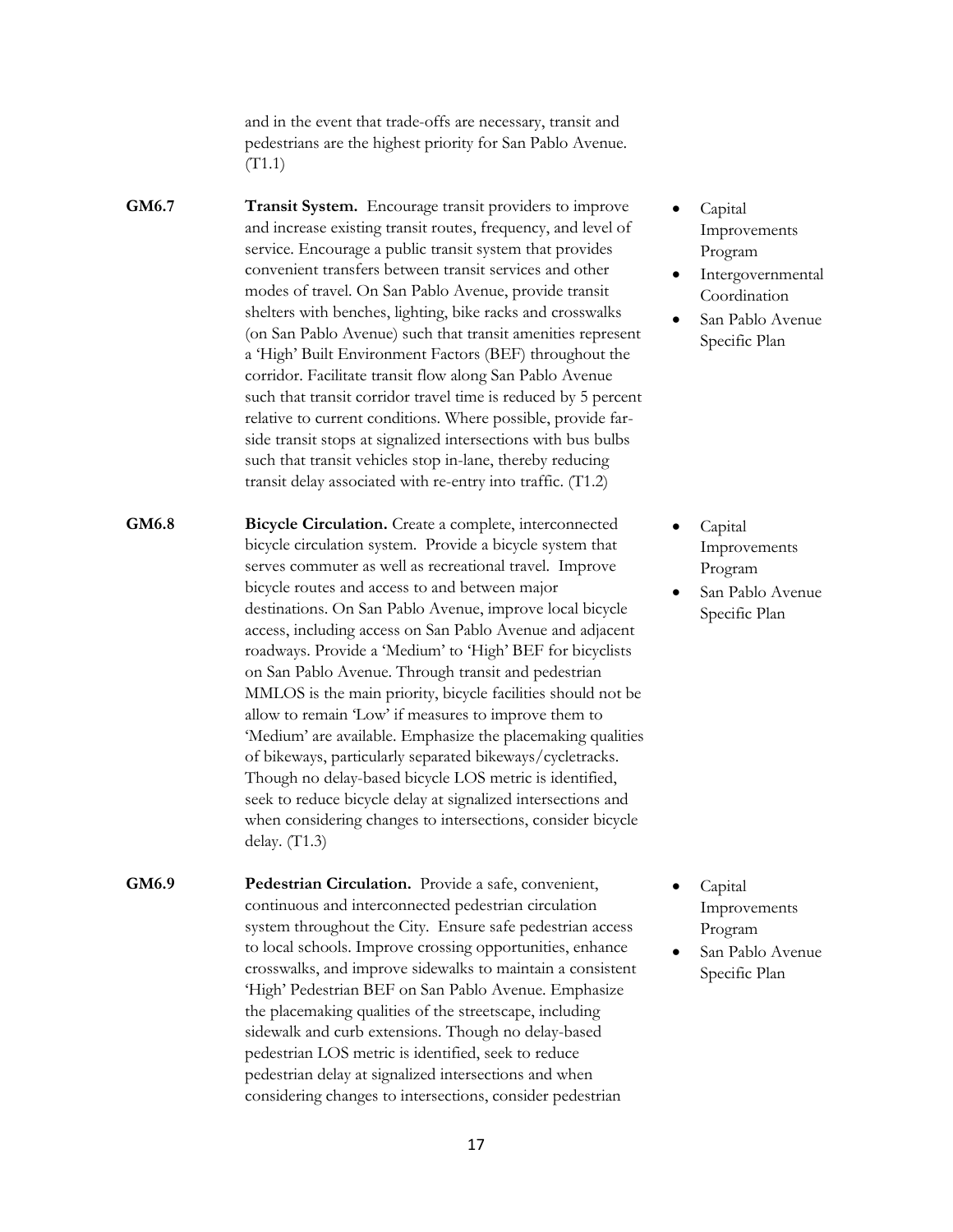delay. (T1.4)

#### **Page 4-72**

#### 10. Development Review

The development review process includes discretionary review by the Planning Commission and the Design Review Board, based on consideration of General Plan objectives and policies, and criteria established by the zoning and subdivision ordinances and other city regulations and adopted guidelines. Most discretionary actions are subject to the requirements of the California Environmental Quality Act (CEQA). The development review process also includes administrative review of projects to verify compliance with Planning Commission and Design Review Board requirements, as well as standards set by the City through adoption of building and fire codes, engineering standards, and other regulations and ordinances. Development review should be used to assess the impact of new development on the demand for transportation and public facility improvements and to implement mitigation measures and other mechanisms to help finance needed improvements. Use the multi-modal level of service calculation sheets for developers to determine the existing and proposed level of service for pedestrians, transit users, and bicyclists in the vicinity of the development parcel.

## **Page 4-75**

#### 24. Specific Plans

Certain areas of the city need to be planned comprehensively, but in more detail than can be done in a general plan. A specific plan can integrate land use, design, transportation, utilities and other issues into an action strategy.

*San Pablo Avenue Specific Plan:* The purpose of the San Pablo Avenue Specific Plan, including a Form-Based Code, Complete Streets Plan and Infrastructure Analysis, is to articulate a vision for the future of San Pablo Avenue from the southern entrance to the northern entrance of the City, east to the El Cerrito Plaza BART Station and west along Central Avenue to Interstate 80. The Plan identifies public improvements and context-sensitive regulations to create a multimodal corridor that provides a multitude of opportunities for living, working and community life.

### **Page 4-76**

#### 28. Travel Demand Management (TDM)

Support and promote TDM measures to reduce the percentage of person trips made by automobile and to reduce the annual vehicle miles of travel. Reduce the percentage of trips made by automobile and provide the opportunity and facilities to divert trips from automobiles to other modes. Encourage small businesses in areas of employment concentration to form cooperatives that can collectively provide effective TDM options to employees. Require new developments along San Pablo Avenue to provide basic TDM measures for residents and businesses as appropriate; additional TDM measures may be required where adjustments to the parking requirements are proposed to incentivize alternative modes of travel.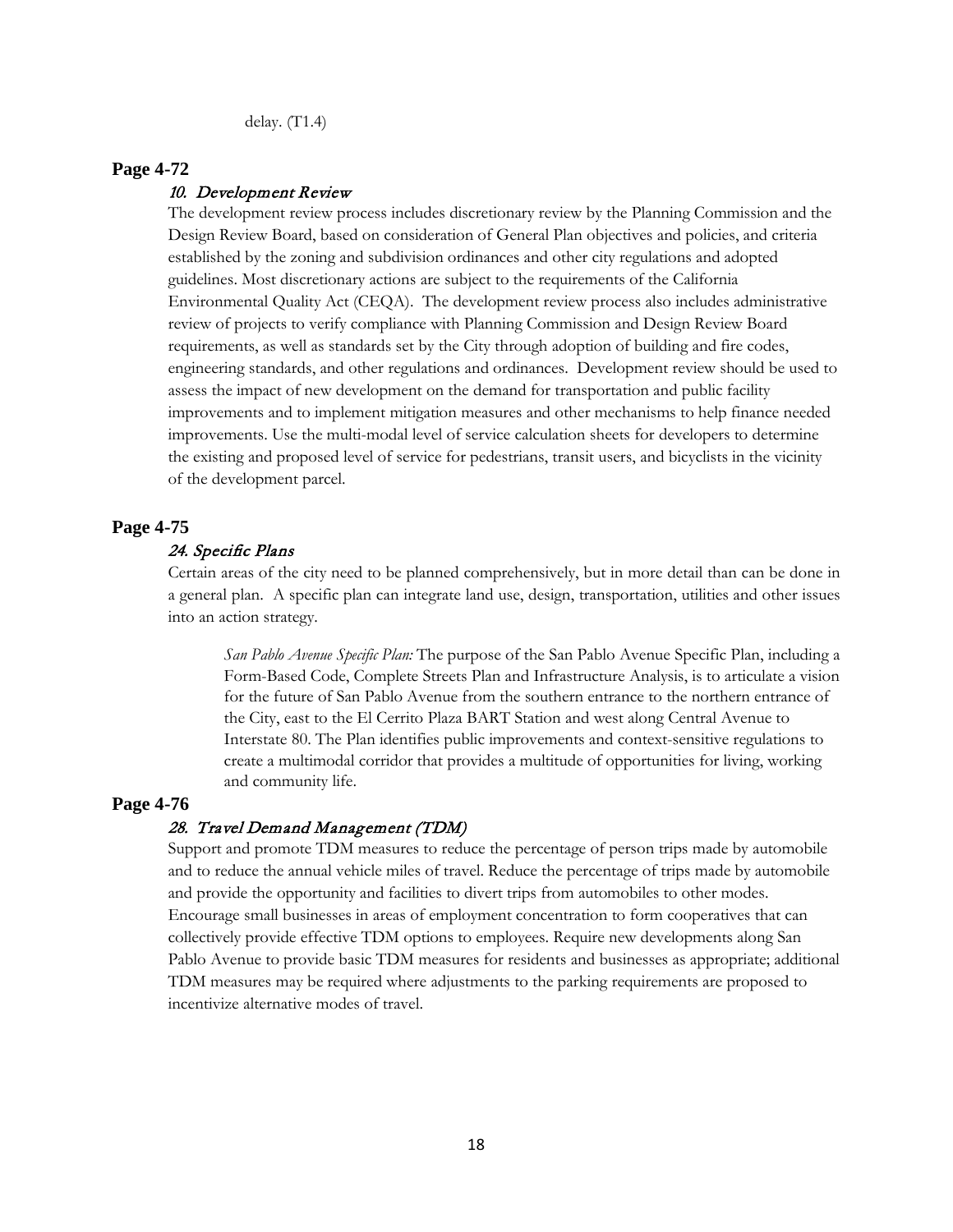# **CHAPTER 5: TRANSPORTATION AND CIRCULATION**

### **Page 5-4**

## *Multimodal Transportation Operations*

Figure 7 identifies existing and projected (under General Plan build-out conditions) daily traffic volumes on area streets and highways. The operation of transportation facilities (freeways, roadways, intersections) is classified in six "level-of-service" categories. Level of service (LOS) is defined in terms of a letter grade ranging from A to F. LOS A is the best level of operation, representing free flow conditions, and LOS F is the worst level of operation, representing excessive delays, long vehicle queues, and generally intolerable conditions. The City of El Cerrito policy calls for achievement of LOS D or better conditions except for San Pablo Avenue as indicated below.

The City of El Cerrito has traditionally maintained a standard of LOS D for signalized intersections along San Pablo Avenue. However, the San Pablo Avenue Specific Plan includes Multimodal Level of Service (MMLOS) standards to evaluate the impacts of development projects and roadway improvement projects on all modes of transportation including pedestrians, bicyclists and transit users. The MMLOS methodology instead provides a Built Environment Factors (BEF) Assessment and Person Delay Calculations. This methodology takes a qualitative checklist approach to measuring the quality of service provided to users of the pedestrian, bicycle and transit facilities. This methodology measures the presence and, in some cases, quality of specific features of the built environment that benefit non-auto modes. Depending on mode, such features might include presence of a separated bikeway to provide comfortable, dedicated bicycle space; curb extensions to reduce pedestrian crossing distances; and bus bulbs to reduce delay for buses by allowing them to stop in the travel lane.

As indicated above, traditional automobile LOS is assigned letter grades of A through F. For pedestrians, bicyclists and transit, the BEF metric consolidates those six letter grades into three categories based on a 0 to 10 point scale that corresponds to three ratings: either 'High' (8-10 points), 'Medium' (6-7 points), or 'Low' (5 or fewer points). A designation of 'No Facilities' applies where there are no facilities available, which allows the City to distinguish between this condition and a 'Low' condition, where some facilities may be provided even if they are not sufficient to reach a Medium or High rating. Built environment factors are not assessed for automobiles under the assumption that the existing roadway meets the minimum

design standards for auto traffic. While consideration for all modes is important, transit and pedestrian modes are identified as the priority modes for San Pablo Avenue. This is due to the importance of the corridor as a transit route serving the City's downtown and two BART stations, and its role as the City's main commercial and mixed use corridor, where walking between residential, retail, and office uses

as well as walking trips to BART should be promoted. Thus, a High rating is desired for these modes, and a Medium to High rating is the goal for the bicycle mode. Although transit and pedestrian MMLOS is the main priority, bicycle facilities should not be allowed to remain 'Low' if measures to improve them to 'Medium'

are available. This is because the corridor functions as El Cerrito's main street, with shopping and employment destinations all along the corridor; furthermore, as residential development occurs as part of the Specific Plan, more bicycle trips will originate on the corridor and many of these will take place entirely on San Pablo Avenue.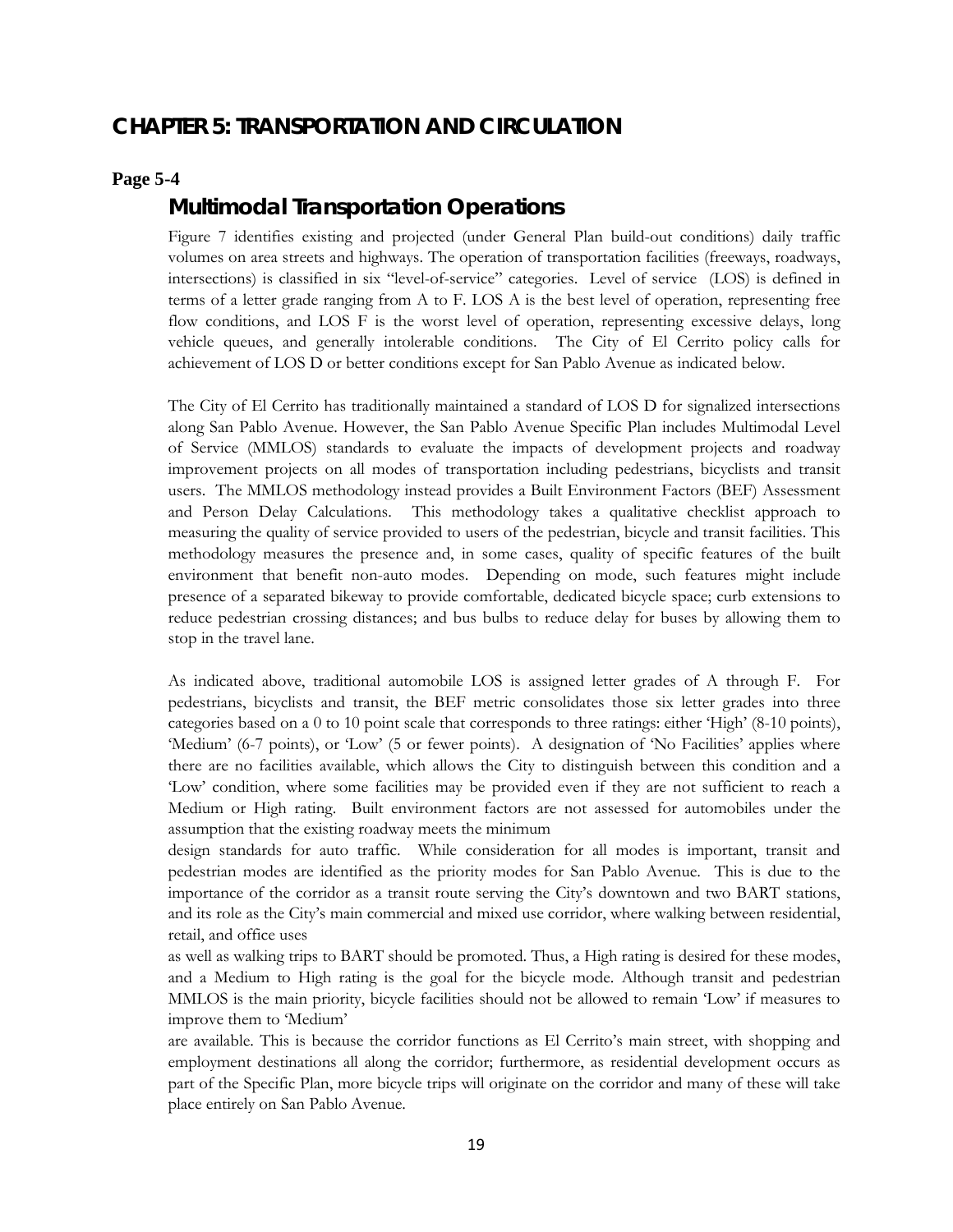The Person Delay Calculation uses person-delay for autos (using an estimated auto occupancy), pedestrians (using pedestrian counts and the signal timing plan) and bicycles (based on bicycle counts and the signal timing plan). For transit riders, the transit person delay is not reported on an intersection-specific basis, but as a corridor-long travel time, for the northbound and southbound directions. This allows a more meaningful measure of the change in transit delay. As with the BEF metric, the Specific Plan prioritizes minimizing person delay for bus riders, pedestrians and bicyclists over drivers, with bus riders and pedestrians being the highest priority. Following are the persondelay standards:

- Autos: LOS E  $/$  <80 seconds of delay, when achievable and in consideration of the goals and priorities for other modes
- Pedestrian and Bicyclists: Person-delay calculated for information only, to assess impacts of vehicle capacity improvements on non-motorized delay, and to support the decision making process when weighing improvements benefitting different modes.
- Transit: Reduce corridor travel time by 5 percent relative to the No Project case

Most intersections in El Cerrito currently operate at LOS C or better. All City operated intersections (not along San Pablo Avenue) operate at LOS A. Traffic operation in the Del Norte area, other portions of San Pablo Avenue, and the Central Avenue Interchange can be as bad as LOS E or F conditions when an incident on Interstate 80 results in a higher-than-normal diversion of regional traffic and during weekend peak periods. As of 1999, traffic on Central Avenue can be quite backed up.

The San Pablo Avenue Specific Plan presents the current Multimodal Level of Service (MMLOS) conditions along San Pablo Avenue.

### **Page 5-20**

Amend text of Transportation and Circulation Goals and Policies to:

|                  | Goal T1: A transportation system that allows safe and efficient travel by a variety of modes<br>and promotes the use of alternatives to the single-occupant vehicle.                                                                                                                                                                                                                                                                                                                                     |                                                                                                                                                                                                                                    |
|------------------|----------------------------------------------------------------------------------------------------------------------------------------------------------------------------------------------------------------------------------------------------------------------------------------------------------------------------------------------------------------------------------------------------------------------------------------------------------------------------------------------------------|------------------------------------------------------------------------------------------------------------------------------------------------------------------------------------------------------------------------------------|
| T <sub>1.1</sub> | <b>Balanced Transportation System.</b> Create and<br>maintain a balanced transportation system with<br>choice of transit, bicycle, pedestrian, and private<br>automobile modes, including on regionally significant<br>arterials such as San Pablo Avenue. In many<br>constrained right-of-ways, it is not possible to<br>provide optimum facilities for all user groups and in<br>the event that trade-offs are necessary, transit and<br>pedestrians are the highest priority for San Pablo<br>Avenue. | • Transportation System<br>Performance Measures<br>• Travel Demand<br>Management<br>• Bicycle Master Plan<br>• Pedestrian Circulation<br>Plan<br>Development Review<br>• Traffic Monitoring<br>• San Pablo Avenue Specific<br>Plan |
| T <sub>1.2</sub> | Transit System. Encourage transit providers to<br>improve and increase existing transit routes,                                                                                                                                                                                                                                                                                                                                                                                                          | Intergovernmental<br>Coordination                                                                                                                                                                                                  |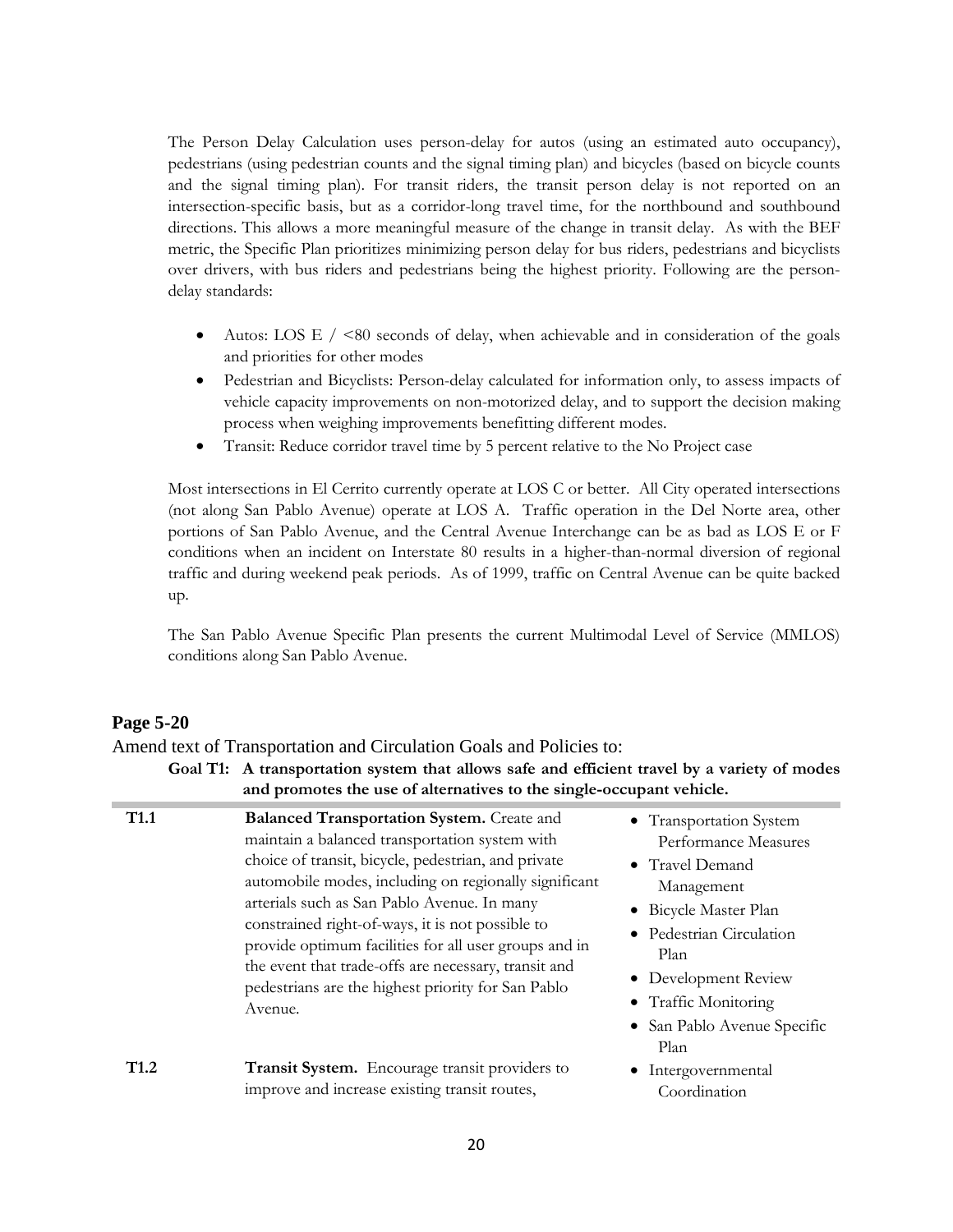frequency, and level of service. Encourage a public transit system that provides convenient transfers between transit services and other modes of travel. On San Pablo Avenue, provide transit shelters with benches, lighting, bike racks and crosswalks (on San Pablo Avenue) such that transit amenities represent a 'High' BEF throughout the corridor. Facilitate transit flow along San Pablo Avenue such that transit corridor travel time is reduced by 5 percent relative to conditions without a development or transportation project Where possible, provide far-side transit stops at signalized intersections with bus bulbs such that transit vehicles stop in-lane, thereby reducing transit delay associated with re-entry into traffic.

**T1.3 Bicycle Circulation.** Create a complete, interconnected bicycle circulation system. Provide a bicycle system that serves commuter as well as recreational travel. Improve bicycle routes and access to and between major destinations. On San Pablo Avenue, improve local bicycle access, including access on San Pablo Avenue and adjacent roadways. Provide a 'Medium' to 'High' BEF for bicyclists on San Pablo Avenue. Though transit and pedestrian MMLOS is the main priority, bicycle facilities should not be allowed to remain 'Low' if measures to improve them to 'Medium' are available. . Emphasize the placemaking qualities of bikeways, particularly separated bikeways/cycletracks. Though no delay-based bicycle LOS metric is identified, seek to reduce bicycle delay at signalized intersections and when considering changes to intersections, consider bicycle delay.

**T1.4 Pedestrian Circulation.** Provide a safe, convenient, continuous and interconnected pedestrian circulation system throughout the City. Ensure safe pedestrian access to local schools. Improve crossing opportunities, enhance crosswalks, and improve sidewalks to maintain a consistent 'High' Pedestrian BEF on San Pablo Avenue. Emphasize the placemaking qualities of the streetscape, including sidewalk and curb extensions. Though no delay-based pedestrian LOS metric is identified, seek to reduce pedestrian delay at signalized intersections and when considering changes to intersections, consider pedestrian delay.

- Transit First Policy
- San Pablo Avenue Specific Plan

- Bicycle Master Plan
- Pavement Management Plan
- San Pablo Avenue Specific Plan

- Pedestrian Circulation Plan
- San Pablo Avenue Specific Plan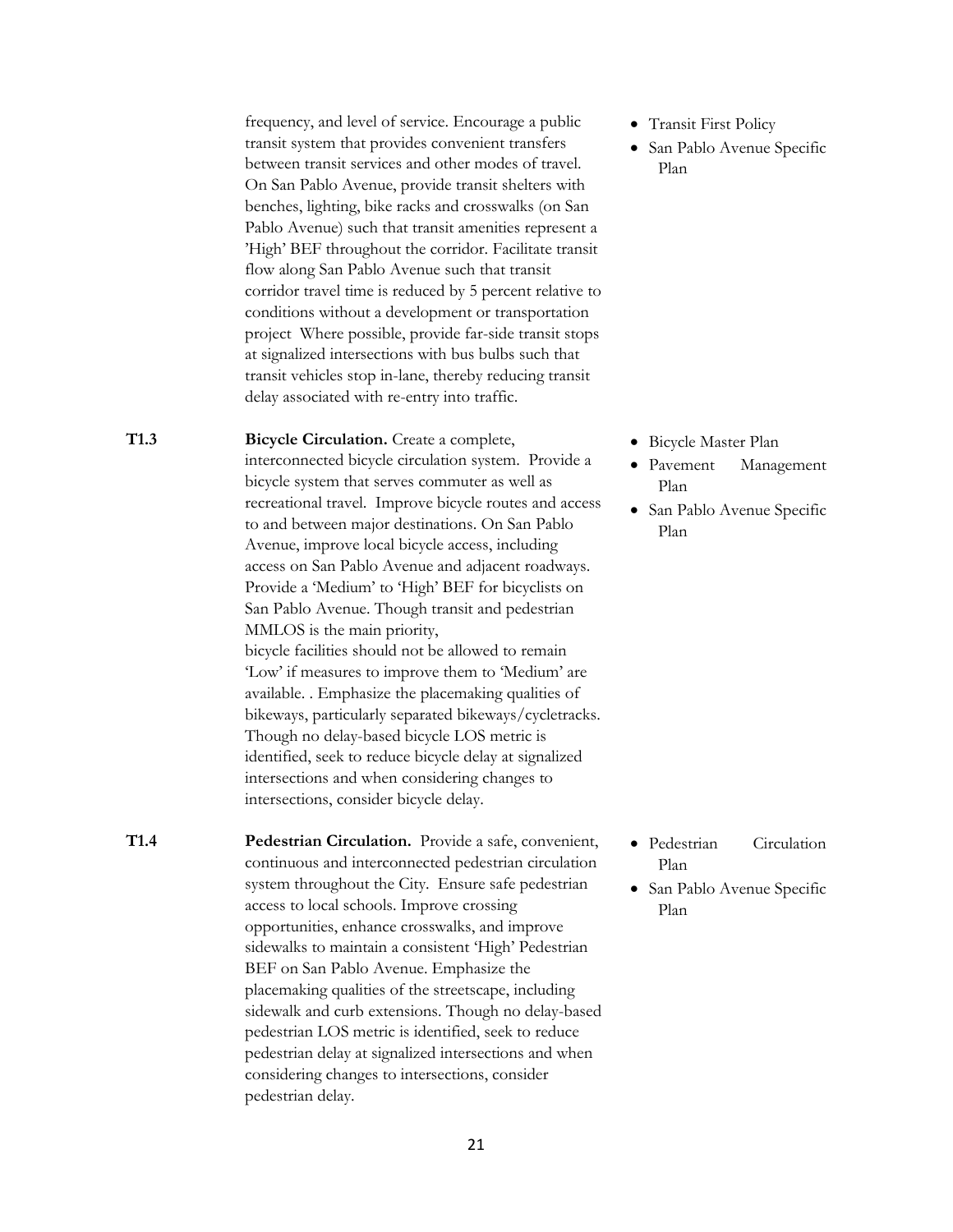**T2.1 Land Use Patterns.** Recognize the link between land use and transportation. Promote land use and development patterns that encourage walking, bicycling, and transit use. Emphasize high-density and mixed land use patterns that promote transit and pedestrian travel. Where feasible, emphasize the following land use measures: 1. Promote conveniently located neighborhood complexes that provide housing and commercial services near employment centers and within transit corridors. 2. Promote land use patterns that maximize triplinking opportunities by assembling uses that allow people to take care of a variety of daily needs. 3. Encourage pedestrian-oriented land use and urban design that can have a demonstrable effect on transportation choices. 4. Direct growth to occur along transit corridors. 5. Encourage retail, commercial, and office uses in ground floor space in combination with upperfloor housing along San Pablo Avenue. Development Review • San Pablo Avenue Specific Plan **T2.2 Project Design**. Projects should be designed to include features that encourage walking, bicycling, and transit use. • Development Review • Transit First Policy • San Pablo Avenue Specific Plan **Goal T3: A transportation system that maintains and improves the livability of the City. T3.1 Vehicle Circulation.** Improve circulation in locations with high levels of • Capital Improvement Program

| Goal T2: A land use pattern that encourages walking, bicycling, and public transit use. |  |  |  |
|-----------------------------------------------------------------------------------------|--|--|--|
|                                                                                         |  |  |  |

- Development Review
- Traffic Monitoring
- San Pablo Avenue Specific Plan

For signalized intersections, maintain LOS D or better based on vehicle delay except for the San Pablo Avenue Specific Plan area maintain LOS E. Also in the San Pablo Avenue Specific Plan area for unsignalized intersections, maintain LOS E or better for all movements and where movements degrade to

congestion, but avoid major increases in street capacities unless necessary to remedy severe traffic congestion, and not at the expense of pedestrian

circulation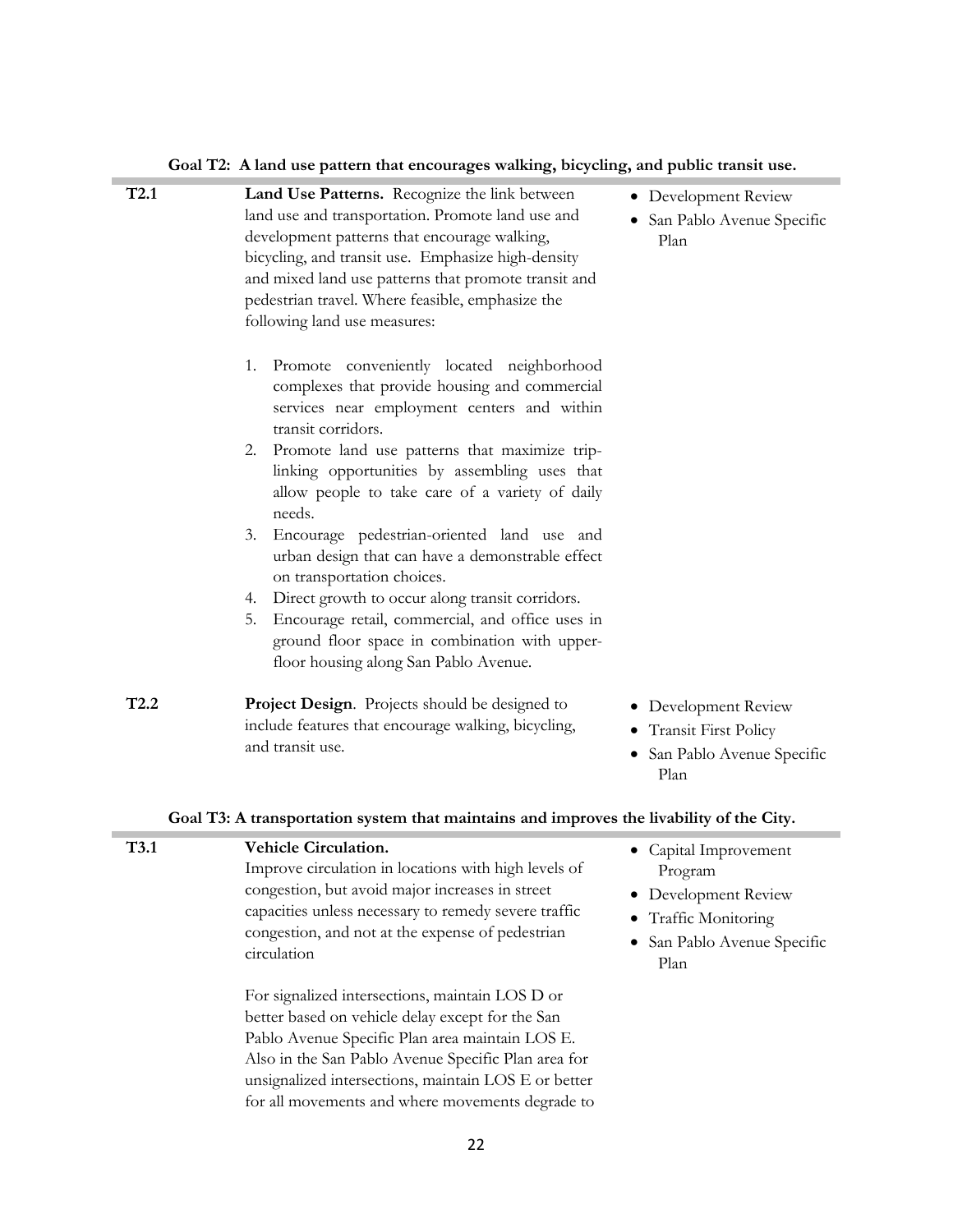|             | LOS F consider signalization. If signal warrants are<br>not met, LOS F may be considered acceptable if it<br>does not increase delays for pedestrians, bicyclists<br>and transit users. Improve vehicle circulation in<br>locations with high levels of congestion, but avoid<br>increases in street capacities that would encourage<br>speeds or degrade MMLOS for transit, pedestrians or<br>bicycles. |                                   |
|-------------|----------------------------------------------------------------------------------------------------------------------------------------------------------------------------------------------------------------------------------------------------------------------------------------------------------------------------------------------------------------------------------------------------------|-----------------------------------|
| <b>T3.6</b> | Maintenance of San Pablo. Coordinate with Caltrans<br>to ensure the timely maintenance of San Pablo<br>Avenue. Review signal timing changes to assure they<br>are consistent with the MMLOS metrics described<br>above.<br>Goal T4: A minimum amount of land used for parking and minimal parking intrusion in<br>neighborhoods.                                                                         | Intergovernmental<br>Coordination |

| T <sub>4.1</sub> | Parking Requirements. Develop<br>parking requirements that are consistent<br>with the goals for increased use of<br>alternative transportation modes, and<br>acknowledge shared parking<br>opportunities. | • Development Review<br>• Parking Regulations<br>• San Pablo Avenue<br>Specific Plan |
|------------------|-----------------------------------------------------------------------------------------------------------------------------------------------------------------------------------------------------------|--------------------------------------------------------------------------------------|
|                  |                                                                                                                                                                                                           |                                                                                      |

### **Page 5-27**

- 4. **Development Review.** Undertake development reviews to ensure compliance with applicable local, regional, state, and federal laws and adopted policies. Use the multi-modal level of service calculation sheets for developers to determine the existing and proposed level of service for pedestrians, transit users, and bicyclists in the vicinity of the development parcel in the San Pablo Avenue Specific Plan area. Ensure that developers contribute funding for on-site and off-site improvements, where the MMLOS does not meet the City standards. Adopt an ordinance requiring developers to do the following:
	- a. Construct transportation improvements along their property frontages when appropriate; and
	- b. Fund traffic impact studies that identify on-site and off-site effects and mitigation measures.

#### **Page 5-28**

In addition to, and in support of, these regional key items, the following are City of El Cerrito interagency coordination positions:

- a. As opportunities present themselves, improve freeway access to El Cerrito, particularly around the Del Norte area and at the Central Avenue interchange.
- b. Oppose transportation projects that would diminish access to Interstate 80 from El Cerrito.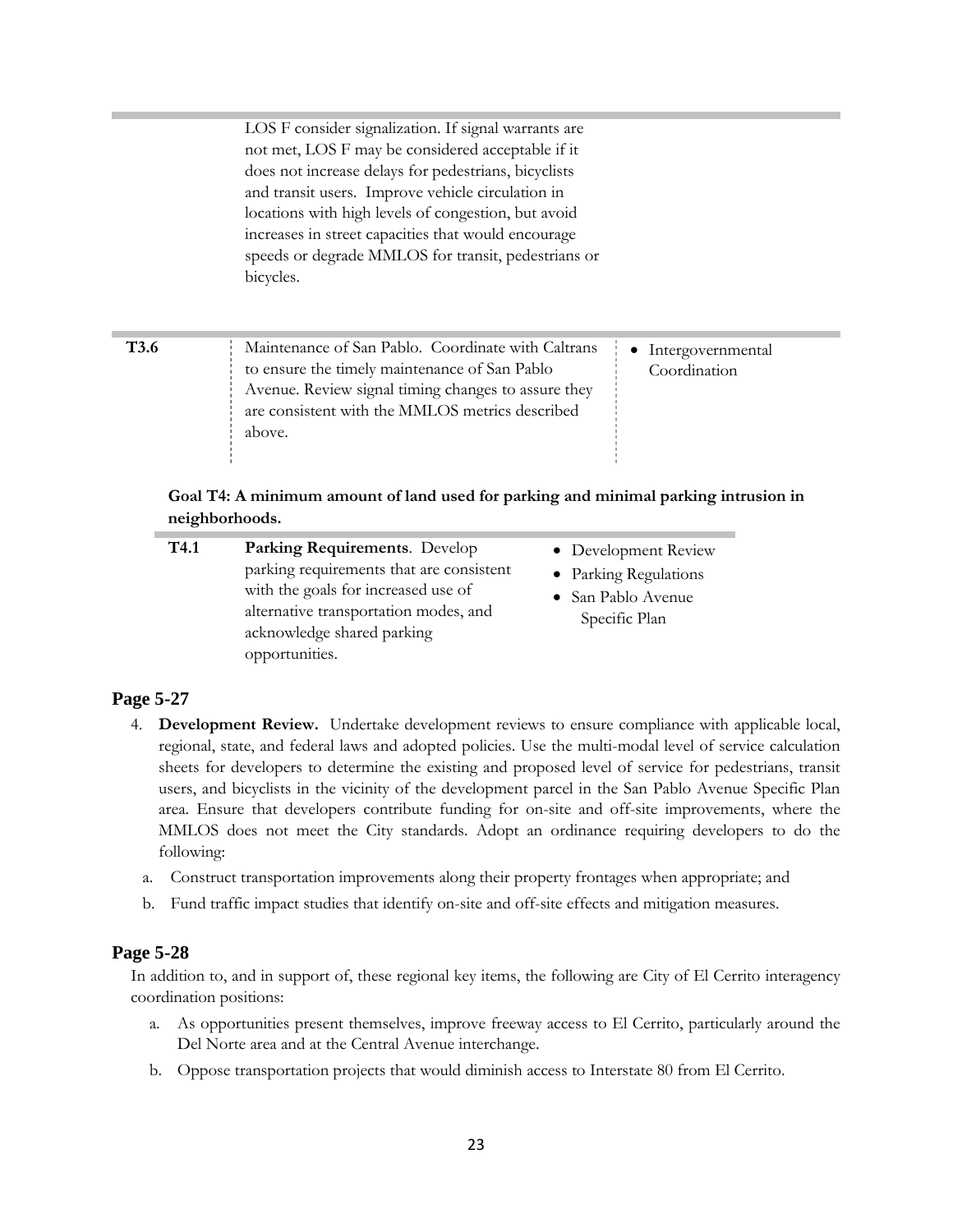- c. Oppose regional capacity enhancements to San Pablo Avenue except when the improvements serve local traffic and do not degrade bus, pedestrian and bicycle travel below the City MMLOS standards.
- d. Support physical enhancements to San Pablo Avenue to make it a transit, bicycle and pedestrian friendly multi-modal street.

Encourage the City of Richmond and Caltrans to conduct a detailed operations analysis of the Central Avenue interchange and be an active participant in this study. This study should address an existing base year condition as well as a 20-year growth forecast including expected growth from development in El Cerrito, Richmond and Albany. It should also address weekday and Saturday conditions. It should be conducted using a detailed operations analysis such as Synchro and/or CORSIM.

## **Page 5-29**

**Pedestrian Circulation Plan**. Review existing pedestrian circulation within the City to identify constraints to walking, develop improvement plans at constrained locations (including pedestrian street crossings), and incorporate pedestrian enhancement projects into the City Capital Improvement Program (CIP). Encourage local access to BART stations by walking as an alternative to short-distance driving. Develop new sidewalk width standards consistent with the type and intensity of adjacent land use. Attention should be paid to the issue of tree damage to sidewalks and obstruction of sidewalks by signs. On San Pablo Avenue, maintain and create a 'High' Pedestrian MMLOS.

## **Page 5-31**

15. **Transportation System Performance Measures**. Develop a level-of-service standard for multimodal operations that assesses service levels for all street users, including buses riders, pedestrians, and bicycles, as well as private automobile users. For areas outside of the San Pablo Avenue Specific Plan area, consider modifying the City's current LOS D standard to allow for higher levels of automobile congestion during peak hours in order to reduce the need for improvements that decrease opportunities for alternative transportation modes or reduce parking supply.

Using a level of service standard worse than LOS D maybe considered acceptable where:

- e. Upstream or downstream bottlenecks control the flow of traffic through an intersection such that capacity enhancements (i.e., improvements) would have marginal benefit;
- f. Retaining a bottleneck would discourage regional or semi-regional traffic from using a facility; or
- g. Traffic capacity enhancements would degrade pedestrian, transit or bicycle conditions (i.e., additional lanes increases pedestrian crossing distances).

In order to maintain consistency with the Congestion Management Plan, LOS E is the worst level of service standard that could be adopted for San Pablo Avenue.

For the San Pablo Avenue Specific Plan area, adopt multi-modal level of service (MMLOS) thresholds that use Person Delay and Built Environment Factors methodologies to determine level of service based on modal facility types, dimensions, and connectivity.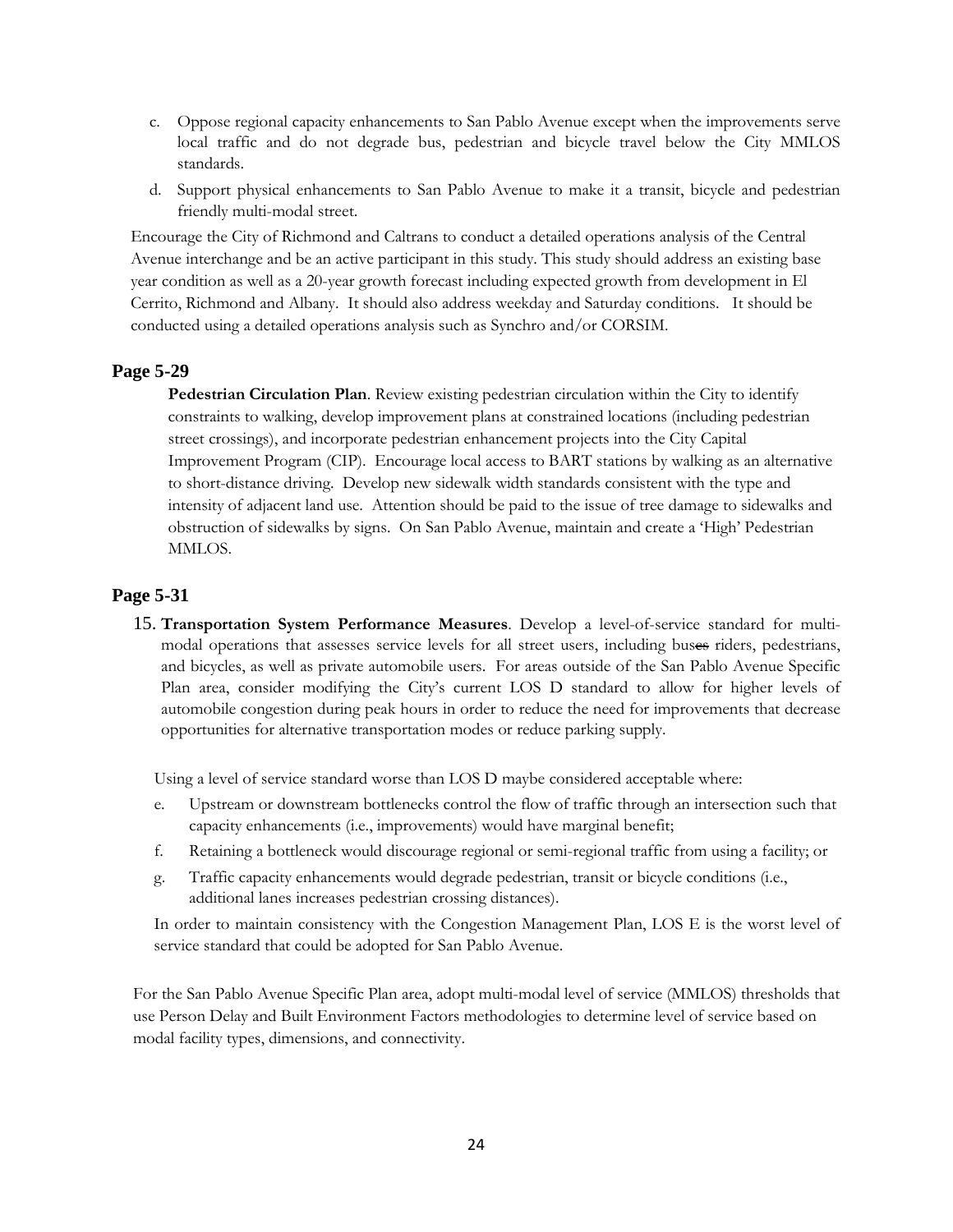### **Page 5-32**

**17. Travel Demand Management (TDM)**. Support and promote TDM measures to reduce the percentage of person trips made by automobile and to reduce the annual vehicle miles of travel. Reduce the percentage of trips made by automobile and provide the opportunity and facilities to divert trips from automobiles to other modes. Encourage small businesses in areas of employment concentration to form cooperatives that can collectively provide effective TDM options to employees. Require new developments along San Pablo Avenue to provide basic TDM measures for residents and businesses as appropriate; additional TDM measures may be required where adjustments to the parking requirements are proposed to incentivize alternative modes of travel.

## **Page 5-32**

18. **San Pablo Avenue Specific Plan**. The purpose of the San Pablo Avenue Specific Plan, including a Form-Based Code, Complete Streets Plan and Infrastructure Analysis, is to articulate a vision for the future of San Pablo Avenue from the southern entrance to the northern entrance of the City, east to the El Cerrito Plaza BART Station and west along Central Aveneue to Interstate 80. The Plan identifies improvements and context-sensitive regulations to create a multimodal corridor that provides a multitude of opportunities for living, working and community life. The Plan includes a multi-modal level of service (MMLOS) analysis to understand the impacts of proposed streetscape improvements on all users of the Avenue to better ensure that projects improve circulation within the Plan area.

Space Intentionally Left Blank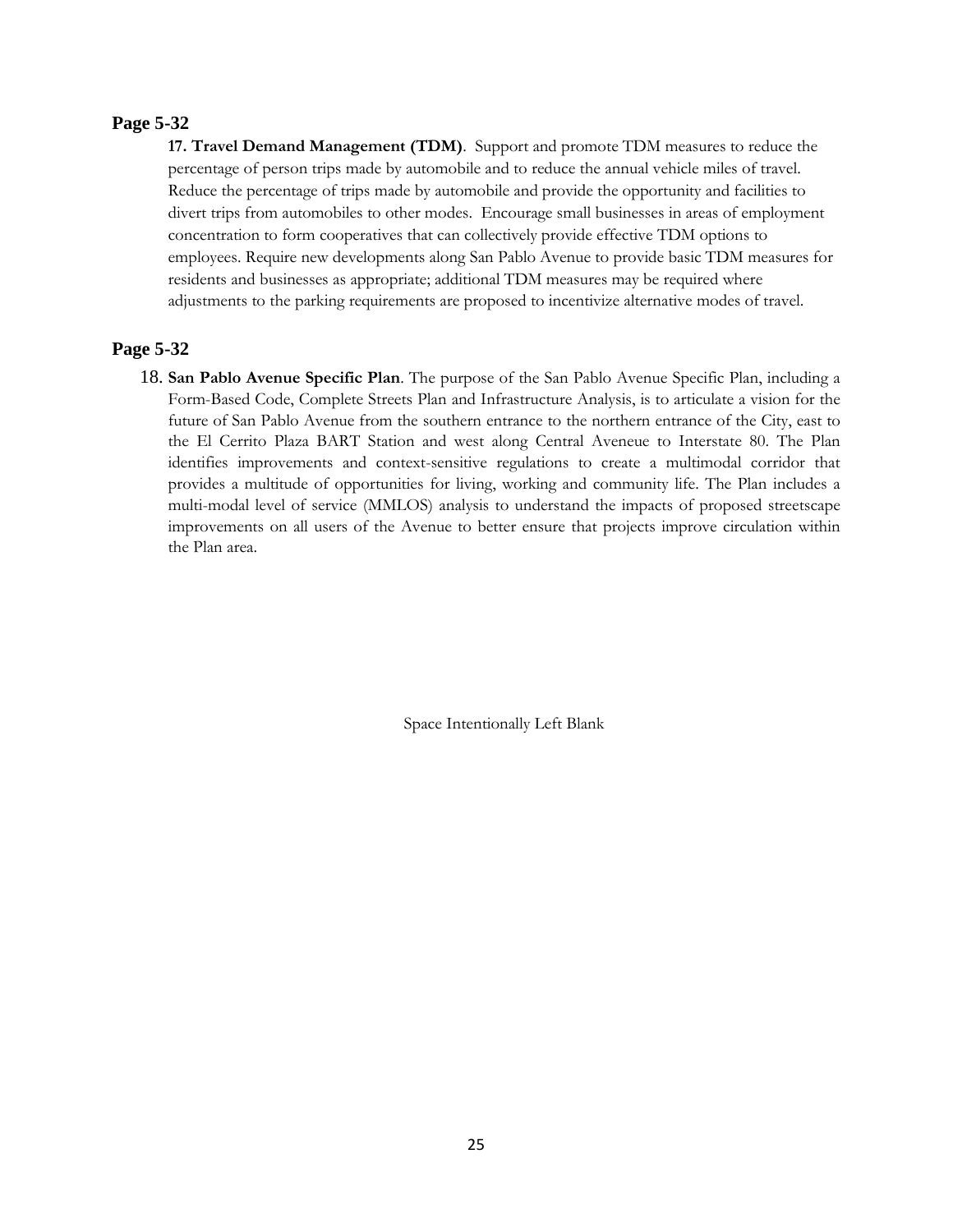# **2007-2014 HOUSING ELEMENT**

## **Housing Element Page 44**

| Designation                       | Description                                                                                                                                                                                                                                                                                                                                                                                                                                                                                                                                                                                                                                                                                                                                                              | <b>Permitted Density</b>                               |
|-----------------------------------|--------------------------------------------------------------------------------------------------------------------------------------------------------------------------------------------------------------------------------------------------------------------------------------------------------------------------------------------------------------------------------------------------------------------------------------------------------------------------------------------------------------------------------------------------------------------------------------------------------------------------------------------------------------------------------------------------------------------------------------------------------------------------|--------------------------------------------------------|
| San Pablo Avenue<br>Specific Plan | The Specific Plan's Form-Based Code regulates land use<br>and development standards based on Transect Zone,<br>Transit-Oriented High-Intensity Mixed Use (TOHIMU) and<br>Transit-Oriented Mid-Intensity Mixed-Use (TOMIMU),<br>designed to encourage vertical and horizontal mixed-use.<br>The TOHIMU zone emphasizes commercial uses on the<br>ground floor with upper residential uses to activate the<br>pedestrian right-of-way and cluster services near transit<br>nodes. The TOMIMU zone allows for "flex" spaces on the<br>bottom floors to accommodate ground floor commercial<br>where needed, but emphasizing mid-intensity residential<br>uses to increase housing along the transportation corridor<br>to encourage walking, biking and public transit use. | TOHIMU:<br>maximum of 65'<br>TOMIMU:<br>maximum of 55' |

## **Housing Element Page 44**

Add Land Use Control b. San Pablo Avenue Specific Plan:

## **b. San Pablo Avenue Specific Plan**

The San Pablo Avenue Specific Plan, adopted by the City in (date TDB), articulates a vision for the future of San Pablo Avenue, identifies improvements, and adopts context sensitive regulations that can be applied within the Specific Plan Area. The Plan's key principles are to deepen a sense of place and community identity, attract private investment, strengthen partnerships, enhance the public realm, promote the everyday use of transit, walking, and biking and foster environmental sustainability. The Plan establishes a Form-Based Code that regulates land use and development standards based on Transit-Oriented High-Intensity Mixed Use (TOHIMU) and Transit-Oriented Mid-Intensity Mixed-Use (TOMIMU) Transect Zones

Goals and strategies of the Plan include:

- Maximize Transit-Oriented Development (TOD) potential along the corridor;
- Allow ground floor residential development to provide flexibility and expand the Plan Area's residential base;
- Promote residential infill development through increased land use intensity close to existing transit infrastructure; and
- Increase the supply, diversity and affordability of housing in proximity to existing or planned transportation investments.

## **c. Zoning Code**

The Zoning Code is the primary tool for implementing the General Plan. It is designed to protect and promote public health, safety and welfare, as well as to promote quality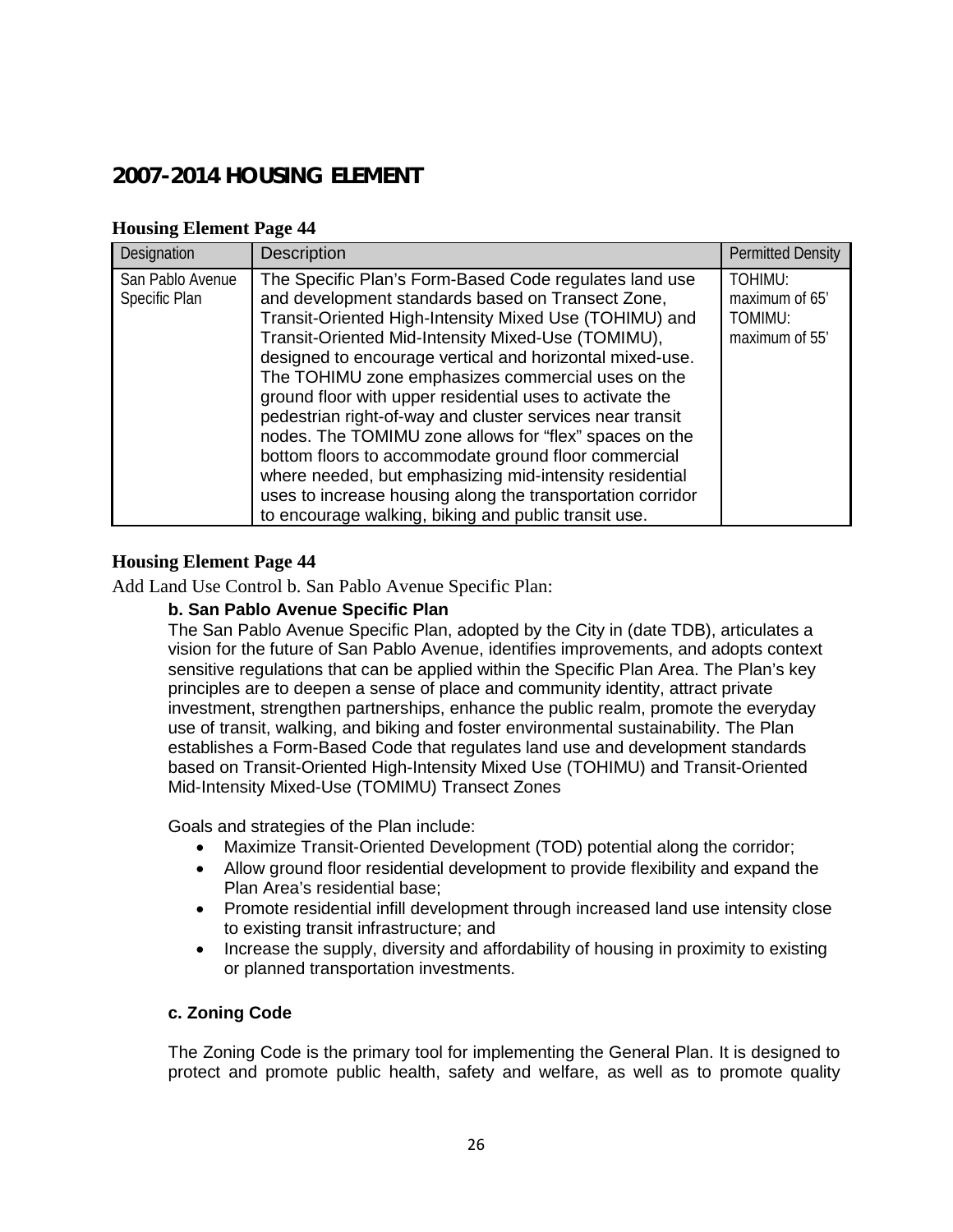design and quality of life. The City of El Cerrito's residential zoning designations control both the use and development standards of each residential parcel.

Table III-2 summarizes permitted residential uses in residential districts. Residential zoning includes six main districts: RS, RD, RM, TOM, CC and CN and the TOHIMU and TOMIMU Transect Zones of the San Pablo Avenue Specific Plan. The RS District is split into four separate subsets guiding the minimum size of each lot and other development standards such as minimum lot depth and width and setbacks—RS-5 would be a minimum lot size of 5,000 square feet,  $RS-7.5 = 7,500$  square feet,  $RS-10 =$ 10,000 square feet, and  $RS-20 = 20,000$  square feet.

Single-family units are permitted as a matter of right in all single-family residential districts. New single family uses are not allowed in the RM, TOM, CC, CN districts. Multiple family dwellings are permitted by right in the RM, TOM, CC, CN zones and San Pablo Avenue Specific Plan Transect Zones. Multiple family dwellings are not permitted on the ground floor of the Theater Overlay Block of the San Pablo Avenue Specific Plan.

| Zone                                                                               | Single-<br>Family<br>Detached | Multi-family | <b>Second Unit</b> | <b>Duplex</b> | <b>Transitional or</b><br><b>Homeless</b><br><b>Shelter</b> |
|------------------------------------------------------------------------------------|-------------------------------|--------------|--------------------|---------------|-------------------------------------------------------------|
| San Pablo Avenue Transit-<br><b>Oriented High-Intensity Mixed-</b><br>Use (TOHIMU) |                               | P            |                    |               | P                                                           |
| San Pablo Avenue Transit-<br><b>Oriented Mid-Intensity Mixed-</b><br>Use (TOMIMU)  |                               | P            |                    |               | P                                                           |

### **Housing Element Page 45**

## **Housing Element Page 45 Residential Development Standards**

The City regulates the type, location, density, and scale of development through the General Plan, San Pablo Avenue Specific Plan and the Zoning Ordinance. Provisions in the Zoning Ordinance specify minimum lot areas, setbacks, coverage, FAR, height limits, and parking (see Tables III-2, III-3, and III-4). The San Pablo Avenue Specific Plan specifies height, parking, setbacks, access and building length. El Cerrito regulations are comparable to those of similar cities. In addition to the base zoning districts described in the following tables, applicants can request rezoning to a customized Planned Development (PD) District that allows deviation from the normal regulations where a development project is consistent with the General Plan and meets other community objectives.

El Cerrito's zoning regulations are not restrictive and do not create a financial or physical constraint to residential development due to a wide range of densities permitted by the City and flexible parking requirements.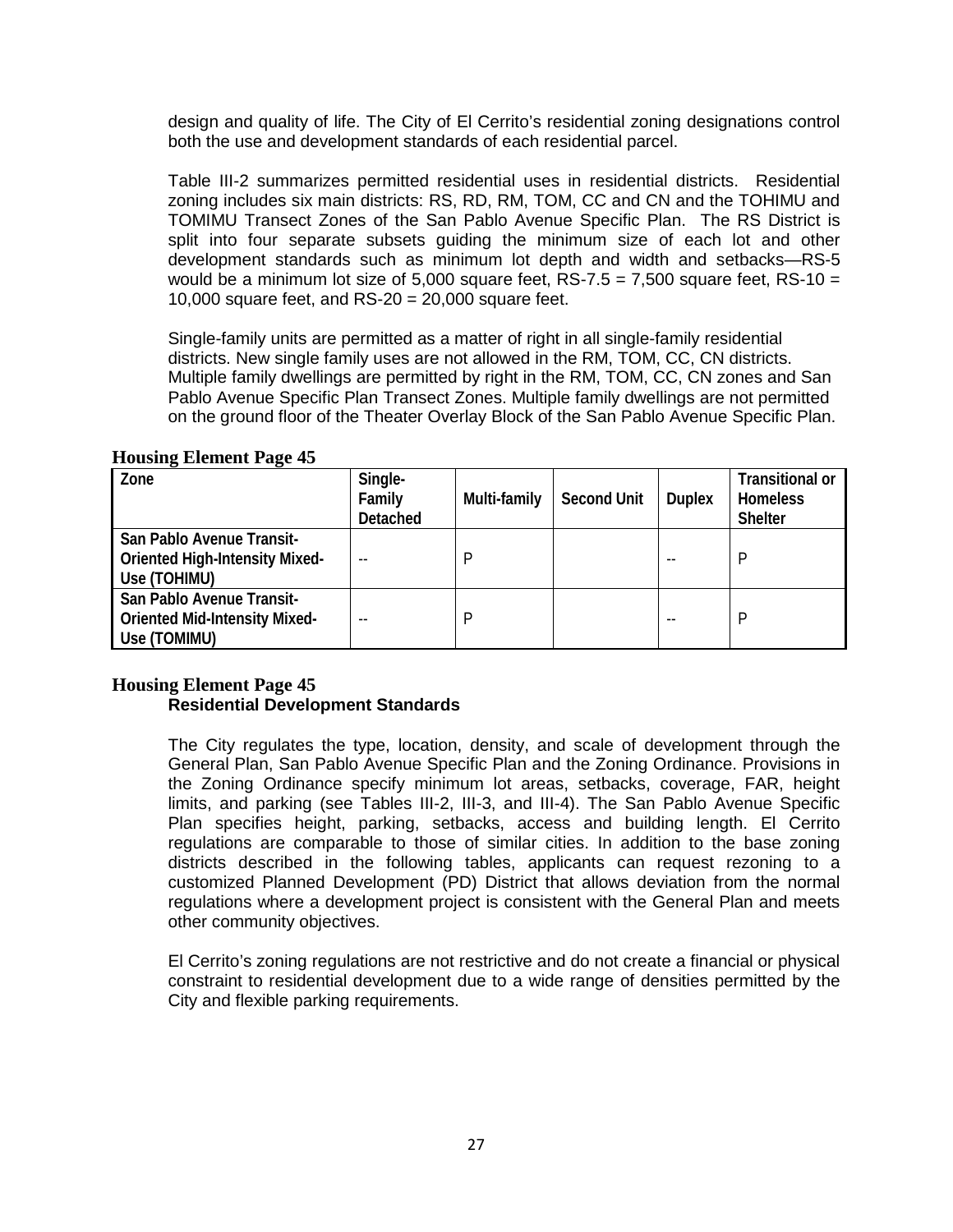# **Housing Element Page 48**

Amend Table III-4 Multi-Family Residential Development Standards in Commercial Zones

|                                             |              |                            |                                                           | San Pablo Avenue          | San Pablo Avenue                 |
|---------------------------------------------|--------------|----------------------------|-----------------------------------------------------------|---------------------------|----------------------------------|
|                                             | <b>CN</b>    | cc                         | <b>TOM</b>                                                | <b>TOHIMU</b>             | <b>TOMIMU</b>                    |
| Minimum Lot                                 | 5,000        | 5,000                      | 5,000                                                     |                           |                                  |
| Size (sq. ft.)                              | 2,000 for    |                            |                                                           |                           |                                  |
|                                             | commercial   |                            |                                                           |                           |                                  |
| Minimum                                     |              | $\overline{\phantom{a}}$ . | 35 units per acre                                         |                           |                                  |
| Residential                                 |              |                            | within 300 feet of the                                    |                           |                                  |
| <b>Density</b>                              |              |                            | <b>BART</b> stations                                      |                           |                                  |
|                                             |              |                            | Maximum Residential Density - lot area per unit (sq. ft.) |                           |                                  |
| (may be in addition to non-residential FAR) |              |                            |                                                           |                           |                                  |
| <b>Base Density</b>                         | 20 units per | 35                         | 35 units per acre                                         | <b>NA</b>                 | <b>NA</b>                        |
|                                             | acre         | units                      |                                                           |                           |                                  |
|                                             |              | per                        |                                                           |                           |                                  |
|                                             |              | acre                       |                                                           |                           |                                  |
| Density for                                 | $-$          | $\overline{\phantom{a}}$ . | 35 units per acre                                         | <b>NA</b>                 | <b>NA</b>                        |
| <b>Mixed Use</b>                            |              |                            |                                                           |                           |                                  |
| Development                                 |              |                            |                                                           |                           |                                  |
| Density with                                | 25 units per | 45                         | 45 units per acre; up                                     | <b>NA</b>                 | <b>NA</b>                        |
| <b>Incentives</b>                           | acre         | units                      | to 70 du/ac for housing                                   |                           |                                  |
|                                             |              | per                        | for elderly and                                           |                           |                                  |
|                                             |              | acre                       | disabled persons if                                       |                           |                                  |
|                                             |              |                            | services are provided.                                    |                           |                                  |
| Density with                                | 27 units per | 48                         | 48 units per acre; up                                     | Affordable Housing        | Affordable Housing               |
| <b>State</b>                                | acre         | units                      | to 70 du/ac for housing                                   | Bonuses will be granted   | Bonuses will be granted          |
| Affordable                                  |              | per                        | for elderly and                                           | through height increases  | through height                   |
| Housing                                     |              | acre                       | disabled persons if                                       |                           | increases                        |
| <b>Bonuses</b>                              |              |                            | services are provided.                                    |                           |                                  |
| Maximum                                     | 35           | 35,                        | 50, up to 65 with CUP                                     | 65, up to 85 with State   | 55, up to 65 with State          |
| <b>Building</b>                             |              | up to                      | in Del Norte & Plaza                                      | Affordable Housing        | Affordable Housing               |
| Height (ft.)                                |              | 50                         | areas                                                     | <b>Bonuses</b>            | <b>Bonuses</b>                   |
|                                             |              | with                       | 35, up to 45 with CUP                                     |                           |                                  |
|                                             |              | <b>CUP</b>                 | in Midtown node                                           |                           |                                  |
| Minimum                                     |              | $\overline{a}$             | 2 stories, exceptions                                     | 3 stories Residential     | 3 stories Residential            |
| <b>Building</b>                             |              |                            | may be granted with a                                     | (except constrained lots) | (except constrained              |
| Height                                      |              |                            | <b>CUP</b>                                                | 2 stories commercial      | lots)                            |
|                                             |              |                            |                                                           | (exceptions granted with  | 2 stories commercial             |
|                                             |              |                            |                                                           | CUP)                      | (exceptions granted<br>with CUP) |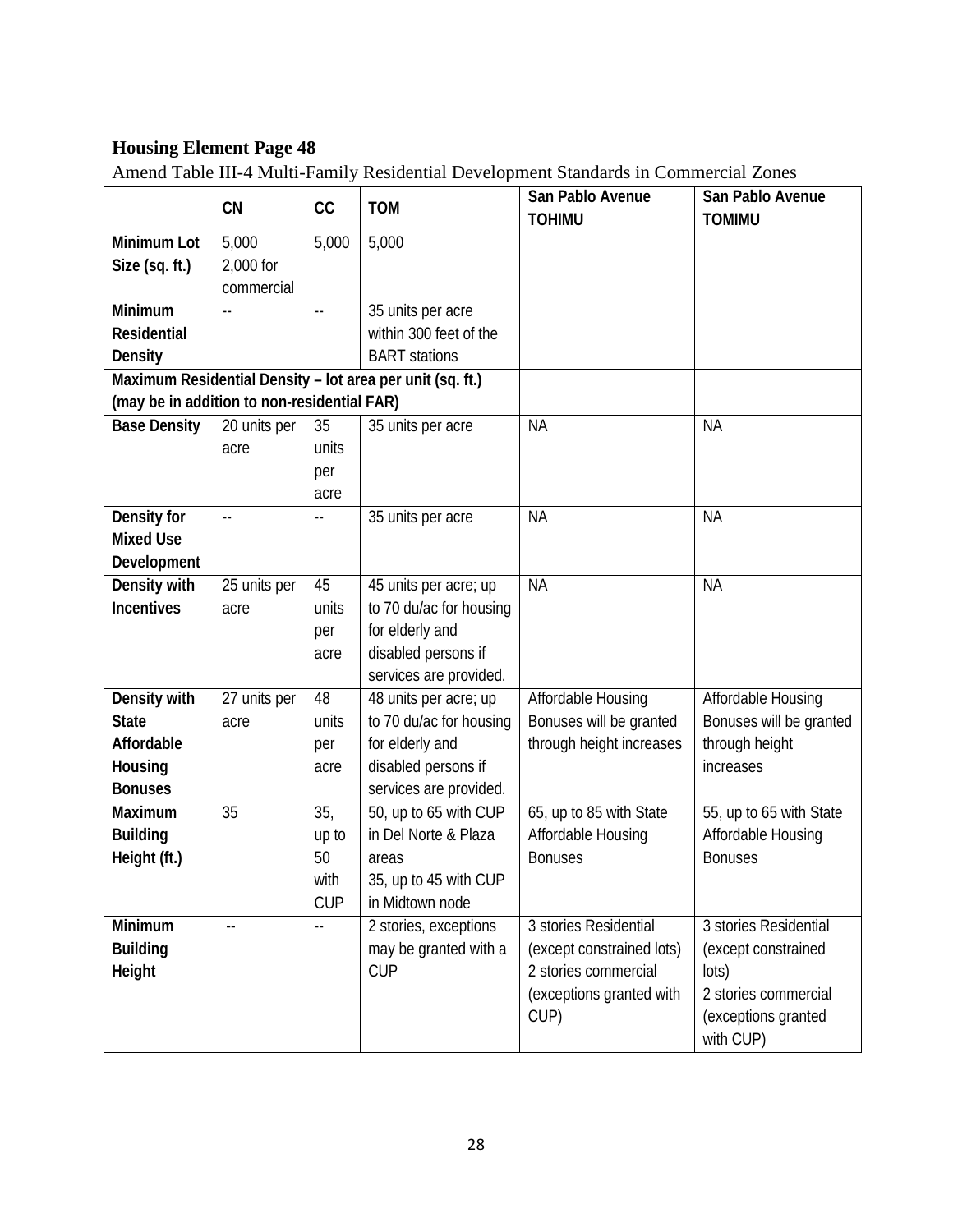|                        | CN                   | cc         | <b>TOM</b>                                                | San Pablo Avenue<br><b>TOHIMU</b> | San Pablo Avenue<br><b>TOMIMU</b> |
|------------------------|----------------------|------------|-----------------------------------------------------------|-----------------------------------|-----------------------------------|
| <b>Building</b>        | 0 - 10 feet          | $0 - 10$   | 0 - 10 feet                                               | 0 - 15, front setback is          | 0 - 15, front setback is          |
| Setback on             |                      | feet,      |                                                           | regulated by Street Type.         | requlated by Street               |
| <b>Street</b>          |                      | more       |                                                           | See Section 2.04.01               | Type. See Section                 |
| <b>Frontages</b>       |                      | with a     |                                                           | <b>Regulation by Street</b>       | 2.04.01 Regulation by             |
|                        |                      | <b>CUP</b> |                                                           | Type of the San Pablo             | Street Type of the San            |
|                        |                      |            |                                                           | Avenue Specific Plan              | Pablo Avenue Specific             |
|                        |                      |            |                                                           |                                   | Plan                              |
|                        |                      |            | Minimum Yard Requirements (ft.) - None unless adjacent to |                                   |                                   |
| a residential district |                      |            |                                                           |                                   |                                   |
| <b>Building</b>        |                      |            | For any portion of a structure adjacent to a              | To minimize impacts of            | To minimize impacts of            |
| Transition             |                      |            | residential district boundary), the minimum               | shadows on adjacent               | shadows on adjacent               |
| Zone                   |                      |            | required setbacks of the residential district             | residential districts,            | residential districts,            |
| Adjacent to            | shall apply.         |            |                                                           | buildings shall not cast          | buildings shall not cast          |
| Residential            |                      |            | To protect privacy and minimize sunlight                  | shadows onto adjacent             | shadows onto adjacent             |
| <b>Districts</b>       |                      |            | blockage, structures shall not intercept a 45-            | existing residential uses         | existing residential uses         |
|                        |                      |            | degree daylight plane inclined inward starting            | on December 21st                  | on December 21st                  |
|                        |                      |            | from a height of 35 feet above existing grade             | greater than 14' deep at          | greater than 14' deep at          |
|                        | at the setback line. |            | 1:30 pm on adjacent                                       | 1:30 pm on adjacent               |                                   |
|                        |                      |            | Exceptions to the above requirements are                  | parcels to the east.              | parcels to the east.              |
|                        |                      |            | permitted for a one-story parking or garage               | To protect privacy and            | To protect privacy and            |
|                        |                      |            | structure that does not exceed 10 feet in                 | minimize additional               | minimize additional               |
|                        |                      |            | height in a side or rear yard that does not front         | sunlight blockage,                | sunlight blockage,                |
|                        | on a street.         |            |                                                           | structures shall not              | structures shall not              |
|                        |                      |            |                                                           | intercept a 45-degree             | intercept a 45-degree             |
|                        |                      |            |                                                           | daylight plane inclined           | daylight plane inclined           |
|                        |                      |            |                                                           | inward starting from a            | inward starting from a            |
|                        |                      |            |                                                           | height of 35 feet above           | height of 35 feet above           |
|                        |                      |            |                                                           | existing grade at the             | existing grade at the             |
|                        |                      |            |                                                           | setback line.                     | setback line.                     |
| <b>Required Off</b>    |                      |            | RM & CC Zones: 2 spaces per dwelling unit                 | Residential: up to 1 auto         | Residential: up to 1.5            |
| <b>Street</b>          |                      |            | for each unit of two or more bedrooms.                    | space/unit                        | auto space/unit                   |
| Parking                |                      |            | TOM Zones: 1.5 spaces per dwelling unit for               | <b>Commercial Buildings:</b>      | <b>Commercial Buildings:</b>      |
|                        |                      |            | each unit of two or more bedrooms.                        | $<$ 3,000 sf - no parking         | $<$ 3,000 sf - no parking         |
|                        |                      |            | At least one space per unit must be located in            | required                          | required                          |
|                        | a garage or carport. |            |                                                           | $>$ 3,000 sf – up to 1 auto       | $> 3,000$ sf - up to 1            |
|                        |                      |            | In the TOM district, required parking reduced             | space/1,000 sf                    | auto space/500 sf                 |
|                        |                      |            | by 25% within 1/4 mile of a BART station.                 |                                   |                                   |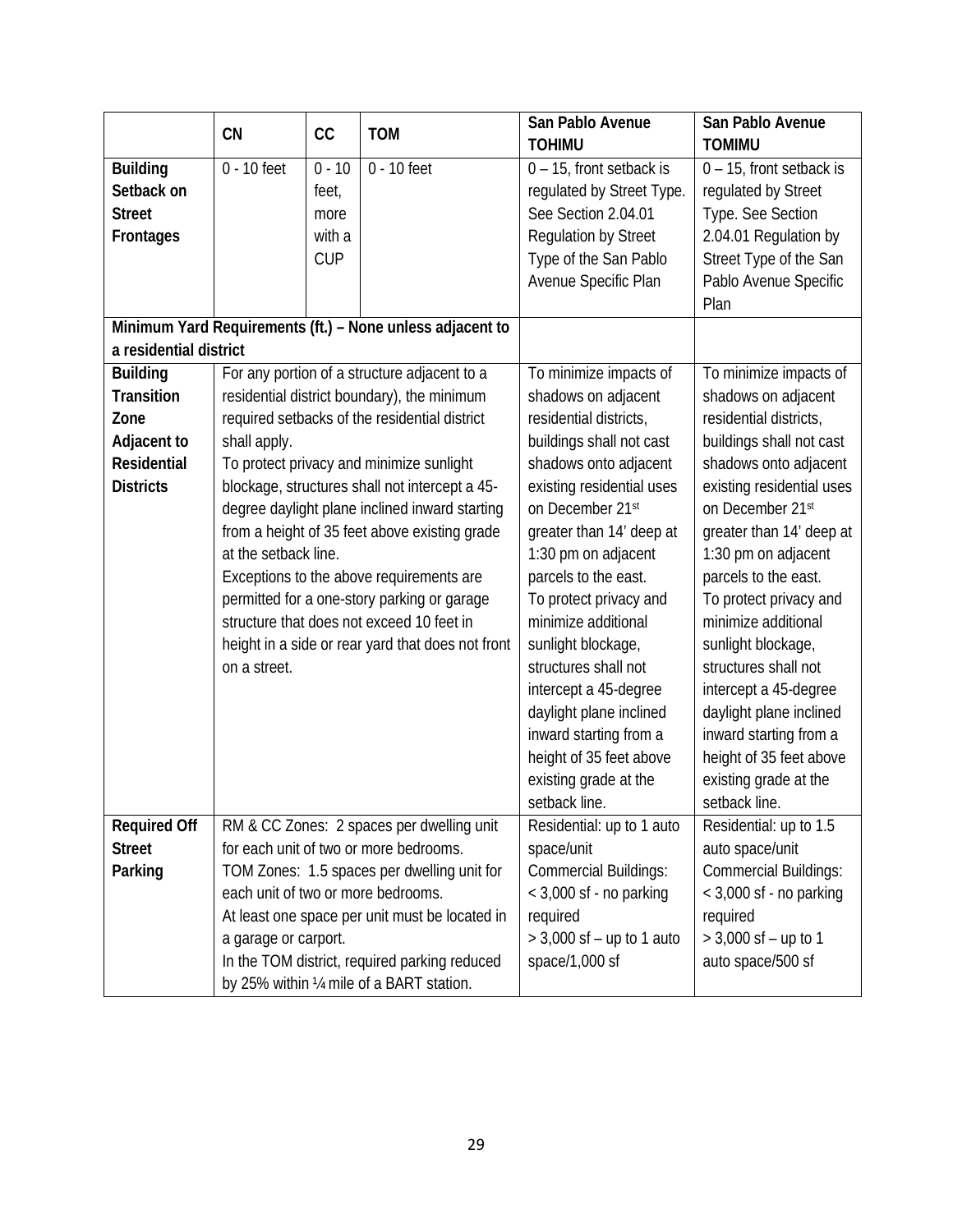# **Housing Element Page 49**

|                                                              | <b>Required Off-Street</b>                                                                                                                                                                                                                           |                                                                                                                                                                                                                                                                                                        |
|--------------------------------------------------------------|------------------------------------------------------------------------------------------------------------------------------------------------------------------------------------------------------------------------------------------------------|--------------------------------------------------------------------------------------------------------------------------------------------------------------------------------------------------------------------------------------------------------------------------------------------------------|
| <b>Use Classification</b>                                    | <b>Parking Spaces</b>                                                                                                                                                                                                                                | <b>Additional Regulations</b>                                                                                                                                                                                                                                                                          |
| <b>Single Family Dwelling</b>                                | 2 spaces per dwelling unit for each<br>unit of two or more bedrooms.<br>1 space per studio or 1-bedroom unit.                                                                                                                                        | 19.06.030(N), Limitations on<br>Parking and Garage Frontage.<br>All required spaces must be<br>located in a garage or carport.                                                                                                                                                                         |
| <b>Second Unit</b>                                           | 1 space for the Second Unit in addition<br>to the spaces required for the primary<br>dwelling unit.                                                                                                                                                  | Section 19.20.190(D), Second<br>Units.                                                                                                                                                                                                                                                                 |
| Two-Family Dwelling;<br>Multiple Family Residential          | 1 space per unit for each studio or 1-<br>bedroom unit.<br>RD, RM & CC Zones:<br>2 spaces per dwelling unit for each<br>unit of two or more bedrooms.<br><b>TOM Zones:</b><br>1.5 spaces per dwelling unit for each<br>unit of two or more bedrooms. | 19.06.030(N), Limitations on<br>Parking and Garage Frontage<br>At least one space per unit must be<br>located in a garage or carport.                                                                                                                                                                  |
| <b>Transit-Oriented High-Intensity</b><br>Mixed-Use (TOHIMU) | up to 1 auto space/unit                                                                                                                                                                                                                              | All projects include basic<br><b>Transportation Demand</b><br>Management (TDM). Projects<br>proposing 0-0.5 auto<br>spaces/residential unit may be<br>required to perform a parking study<br>and/or provide additional TDM<br>measures.<br>See San Pablo Avenue Specific<br>Plan for Parking Standards |
| <b>Transit-Oriented Mid-Intensity</b><br>Mixed-Use (TOMIMU)  | up to 1.5 auto space/unit                                                                                                                                                                                                                            | All projects include basic<br><b>Transportation Demand</b><br>Management (TDM). Projects<br>proposing 0-1 auto<br>spaces/residential unit may be<br>required to perform a parking study<br>and/or provide additional TDM<br>measures.<br>See San Pablo Avenue Specific<br>Plan for Parking Standards   |
| <b>Group Housing</b>                                         | 0.5 per Unit                                                                                                                                                                                                                                         | 19.06.030(N), Limitations on<br>Parking and Garage Frontage.                                                                                                                                                                                                                                           |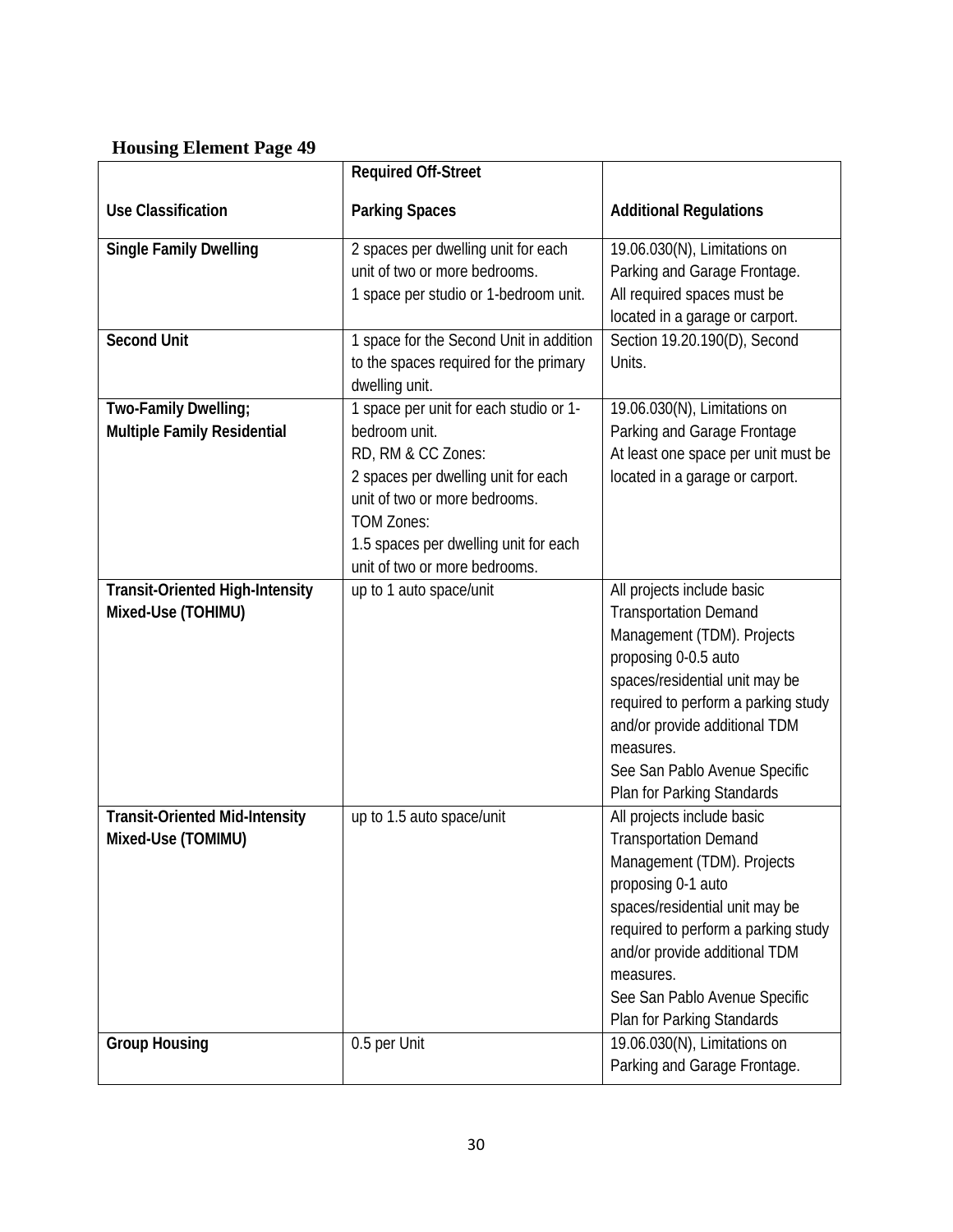|                               | <b>Required Off-Street</b> |                               |
|-------------------------------|----------------------------|-------------------------------|
| Use Classification            | <b>Parking Spaces</b>      | <b>Additional Regulations</b> |
| <b>Senior Citizen Housing</b> | 0.5 per unit               | 19.06.030(N), Limitations on  |
|                               |                            | Parking and Garage Frontage.  |
| <b>Transitional Housing</b>   | 0.5 per unit               | 19.06.030(N), Limitations on  |
|                               |                            | Parking and Garage Frontage.  |

## **Housing Element Page 50**

## **c. San Pablo Avenue Specific Plan**

Projects within the San Pablo Avenue Specific Plan Area will be subject to the Administration regulations of the Specific Plan. The Plan Form-Based Code is designed to facilitate an increased intensity of residential development in proximity to transit. In the event that the development standards for the Transect Zones create an impediment to achieving multifamily residential development, the developer may submit an application for Site Plan and Design Review – Tier IV. The Tier IV Site Plan and Design Review process is meant to incentivize overarching community benefits, including affordable housing, as part of developments that would not otherwise be permitted under Specific Plan regulations but nevertheless comply with the intent of the Specific Plan. Approval Findings for Tier IV Site Plan and Design Review include the following:

- That the project furthers the goals of this Specific Plan by encouraging practical and market-friendly development, ensuring return on investment, strengthening a sense of place, enhancing and humanizing the public realm, and catalyzing mode shift;
- That the project provides a public benefit which is consistent with the goals of the Specific Plan and furthers an important goal(s) stated in adopted city policy documents as identified by the Community Development Director. These documents include, but are not limited to:
	- o EL Cerrito Climate Action Plan
	- o El Cerrito Strategic Plan
	- o This General Plan, especially this Housing Element
	- o El Cerrito Economic Development Action Plan
	-
	- o El Cerrito Urban Greening Plan<br>
	o El Cerrito Active Transportation **El Cerrito Active Transportation Plan**
- That the development will not have an undue adverse effect upon the Transect Zone in which it is located, and will be compatible with the design features and land uses permitted in the Transect Zone in which the project is located.
- That the proposed development complies with the intent of the Specific Plan, and;
- That the project implements applicable goals and policies of this General Plan.

## **Housing Element Page 53**

## **4. Emergency Shelters, Transitional Housing and Single Room Occupancy Units**

In 2008, a new State law was adopted (Government Code 65583 (a)(4)) requiring local jurisdictions to identify a zone or zones where emergency shelters are allowed as a permitted use without a conditional use or other discretionary permit. The City Zoning Ordinance allows emergency shelters as a permitted use under "Community Social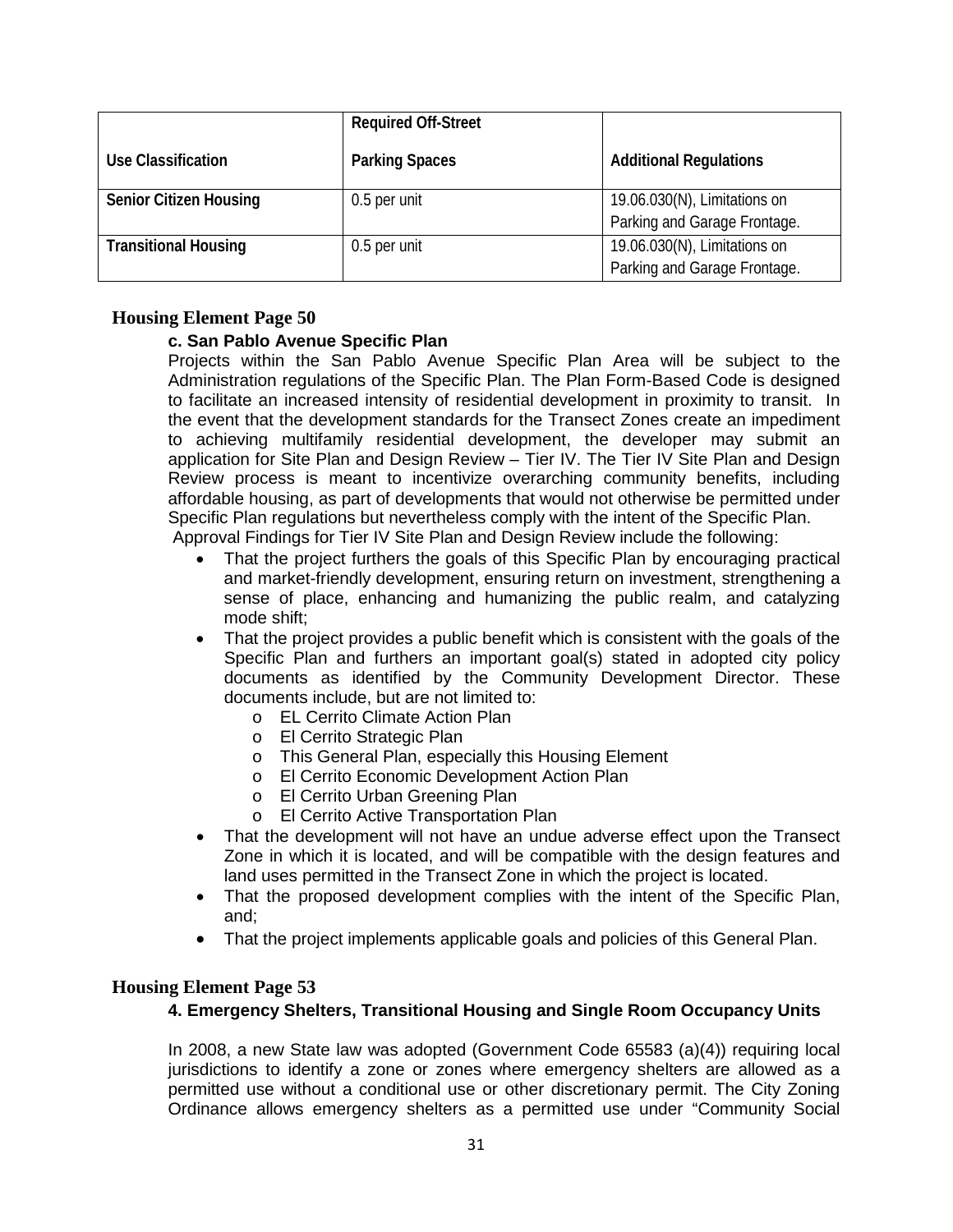Service Facilities" within the Community Commercial (CC) zone. The definition of Community Social Service Facilities as listed in the City's Zoning Ordinance is below:

**Community Social Service Facilities.** Any noncommercial facility, such as homeless shelters, emergency shelters and facilities providing social services such as job referral, housing placement and which may also provide meals, showers, and/or laundry facilities, typically for less than 30 days. Specialized programs and services related to the needs of the residents may also be provided. This classification excludes transitional housing facilities that provide living accommodations for a longer term.

As updated by the San Pablo Avenue Specific Plan, emergency shelters are also permitted in the TOHIMU and TOMIMU zones, subject to specified operational standards. The definition of Emergency Shelter as listed in the San Pablo Avenue Specific Plan is:

**Emergency Shelters**. Housing with minimal supportive services for homeless persons that is limited to occupancy of six months or less by a homeless person or family. No individual or household may be denied emergency shelter because of an inability to pay. Medical assistance, counseling and meals may be provided.

The City Zoning Ordinance allows transitional housing as a permitted use under "Transitional Housing" within the Community Commercial (CC) zone and as a conditional use in the Transit Oriented Mixed Use (TOM) zone. The definition of Transitional Housing as listed in the City's Zoning Ordinance is below:

**Transitional Housing.** Establishments providing temporary housing in a structured living environment and where residents have access to various voluntary support services, such as health, mental health, education and employment/training services to obtain skills necessary for independent living. Living accommodations are shared living quarters with or without separate kitchen or bath facilities for each room or unit. The occupancy period shall be at least 30 days. This category excludes temporary housing that does not include support services and community social service facilities such as emergency shelters.

As updated in 2014 by the San Pablo Specific Plan, transitional housing and supportive housing are allowed in the TOHIMU and TOMIMU zones under the same standards as other types of permitted residential uses. The definitions of transitional housing and supportive housing contained within the San Pablo Specific Plan Land Use Definitions are:

**Transitional Housing.** Buildings configured as rental housing developments, but operated under program requirements that require the termination of assistance and recirculating of the assisted unit to another eligible program recipient at a predetermined future point in time that shall be no less than six months from the beginning of assistance.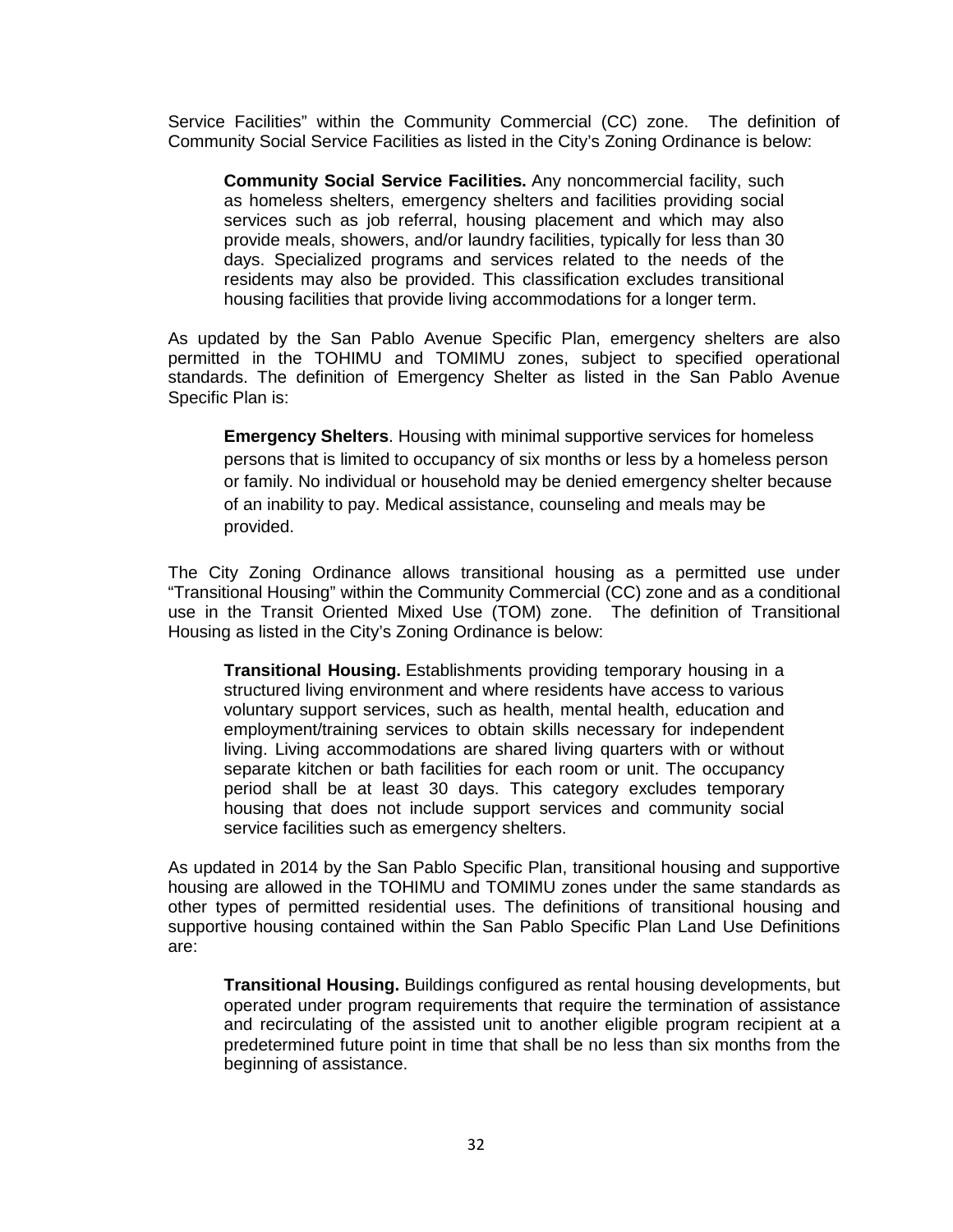**Supportive Housing**, Housing with no limit on length of stay that is occupied by the target population, and that is linked to an onsite or offsite service that assists the supportive housing resident in retaining the housing, improving his or her health status, and maximizing his or her ability to live and, where possible, work in the community.

The City Zoning Ordinance allows single room occupancy units (SRO) as a permitted use under "Group Housing" within the Community Commercial (CC) and, within the San Pablo Specific Plan Area, as an allowed use with an Administrative Use Permit in the TOHIMU and TOMIMU zones. The definition of Group Housing as listed in the City's Zoning Ordinance and in the San Pablo Avenue Specific Plan is below:

**Group Housing.** Shared living quarters without separate kitchen or bathroom facilities for each room or unit. This classification includes rooming and boardinghouses, dormitories, and private residential clubs, offering shared living quarters, but excludes hotels, residential care facilities and transitional housing facilities.

### **Housing Element Page 59**

For projects within the San Pablo Avenue Specific Plan, see the Master Fee Schedule for permit and design review fees.

### **Housing Element Page 59**

For projects within the San Pablo Avenue Specific Plan Area, see Specific Plan Section 2.02 Administration of the Regulating Code for additional information on permit processing procedures.

### **Housing Element Page 61**

For projects within the San Pablo Avenue Specific Plan Area, see Specific Plan Section 2.02.08 Application for Discretionary Actions Requiring a Public Hearing for additional Design Review requirements.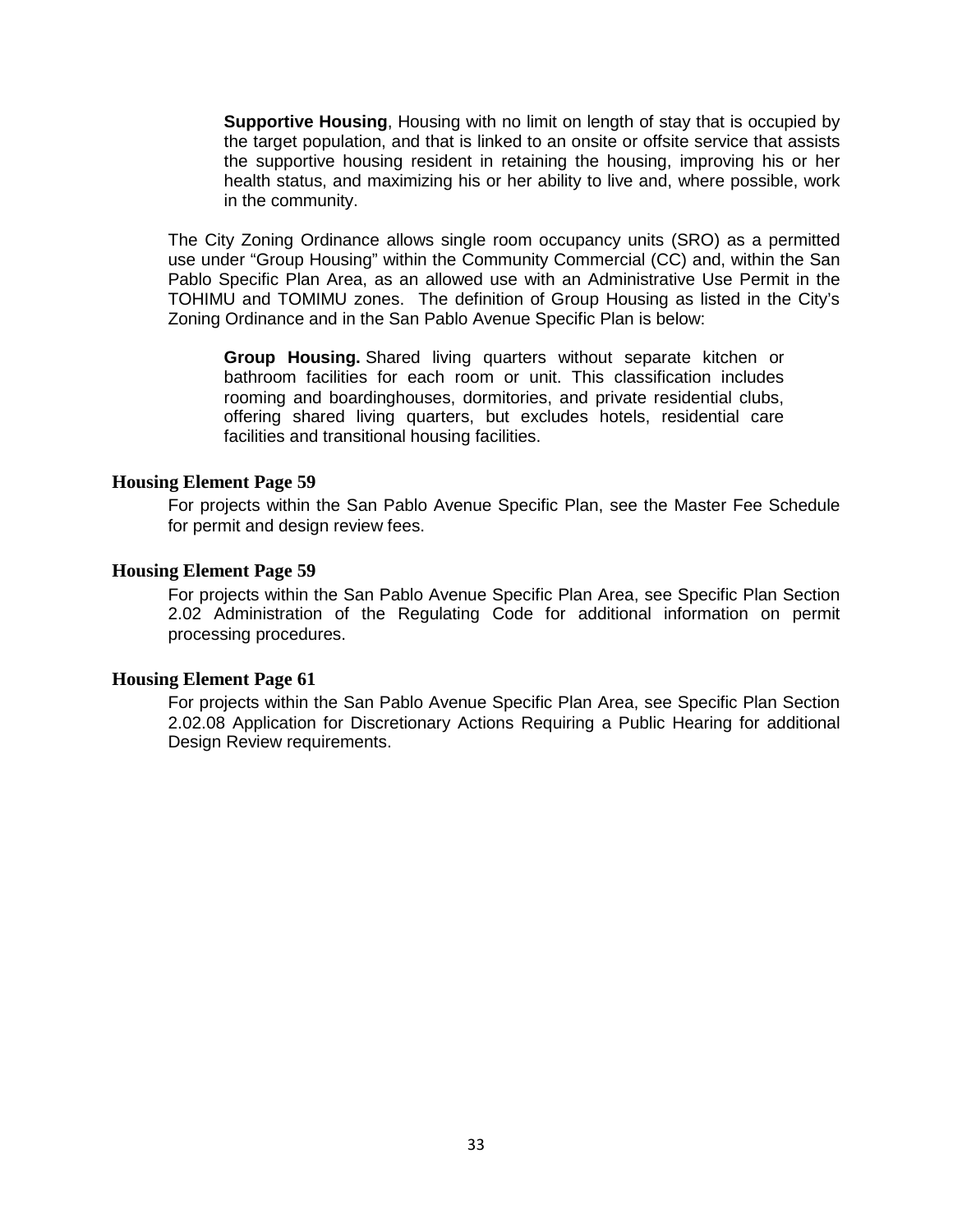### **Housing Element Page 74 to 90**

#### **Policy 5:**

Encourage the development of multi-family residential uses in mixed-use projects, in the redevelopment area, and near transitoriented facilities to help meet ABAG's Regional Housing Needs Allocation for El Cerrito and so that housing and commercial uses can complement and support one another.

The City will encourage the construction of transit-oriented developments (TODs) that seek to maximize opportunities for the use of public transit and transportation corridors through high-density residential and mixed-use projects along those corridors in accordance with the San Pablo Avenue Specific Plan and the City's Incentives Program (Chapter 19.23 of the El Cerrito Zoning Ordinance

#### **Policy 19:**

Promote fair housing opportunities for all people.

#### **Program 5.1:**

Maintain General Plan designations for mixed use and high-density residential housing, the Transit Oriented Mixed Use districts and implement the Transit-Oriented High-Intensity Mixed-Use (TOHIMU) and Transit-Oriented Mid-Intensity Mixed-Use (TOMIMU) Transect Zones of the Specific Plan in the development nodes of the City.

Responsibility: Planning Division Time Frame: Ongoing Funding: General Fund

#### **Program 19.4:**

To comply with Senate Bill (SB) 2 the City will continue to maintain appropriate land use definitions of emergency shelters, transitional housing and supportive housing to homeless individuals and families and allow those uses by in the CC (Community Commercial) and the TOHIMU and TOMIMU zones. Responsibility: Planning Division Time Frame: Ongoing Funding: General Fund

### **Policy 23:**

Encourage the location of multi-family housing near transit centers where living and/or working environments are within walkable distances in order to reduce auto trips to work, roadway expansion and air pollution.

#### **Program 23.1:**

Continue to enforce the sections of the Zoning Ordinance that increase density, reduce parking requirements, and establish design and development standards to create inviting, mixeduse neighborhoods around transit. Enforce the San Pablo Avenue Specific Plan.

Responsibility: Planning Division